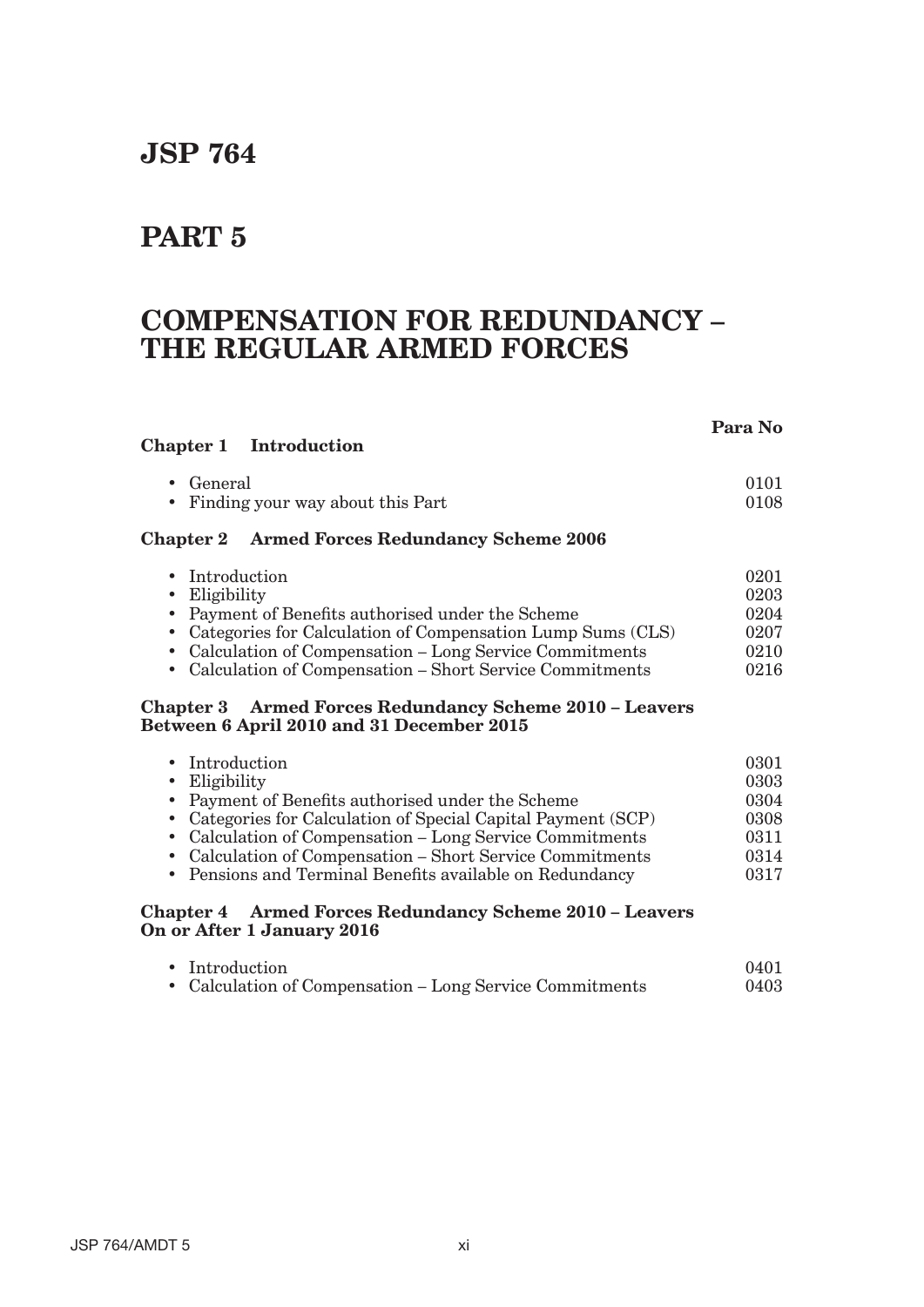#### **Chapter 5 Repayment of Compensation on Rejoining Regular Service, Entering Reserve Service on a FTRS or ADC Commitment or on Taking Up Certain Appointments in the Public Service**

| • Purpose                                          | 0501 |
|----------------------------------------------------|------|
| • Exempted Persons and Service                     | 0503 |
| • Repayment of Compensation paid under AFRS 06 and |      |
| AFRS 2010 Rules                                    | 0504 |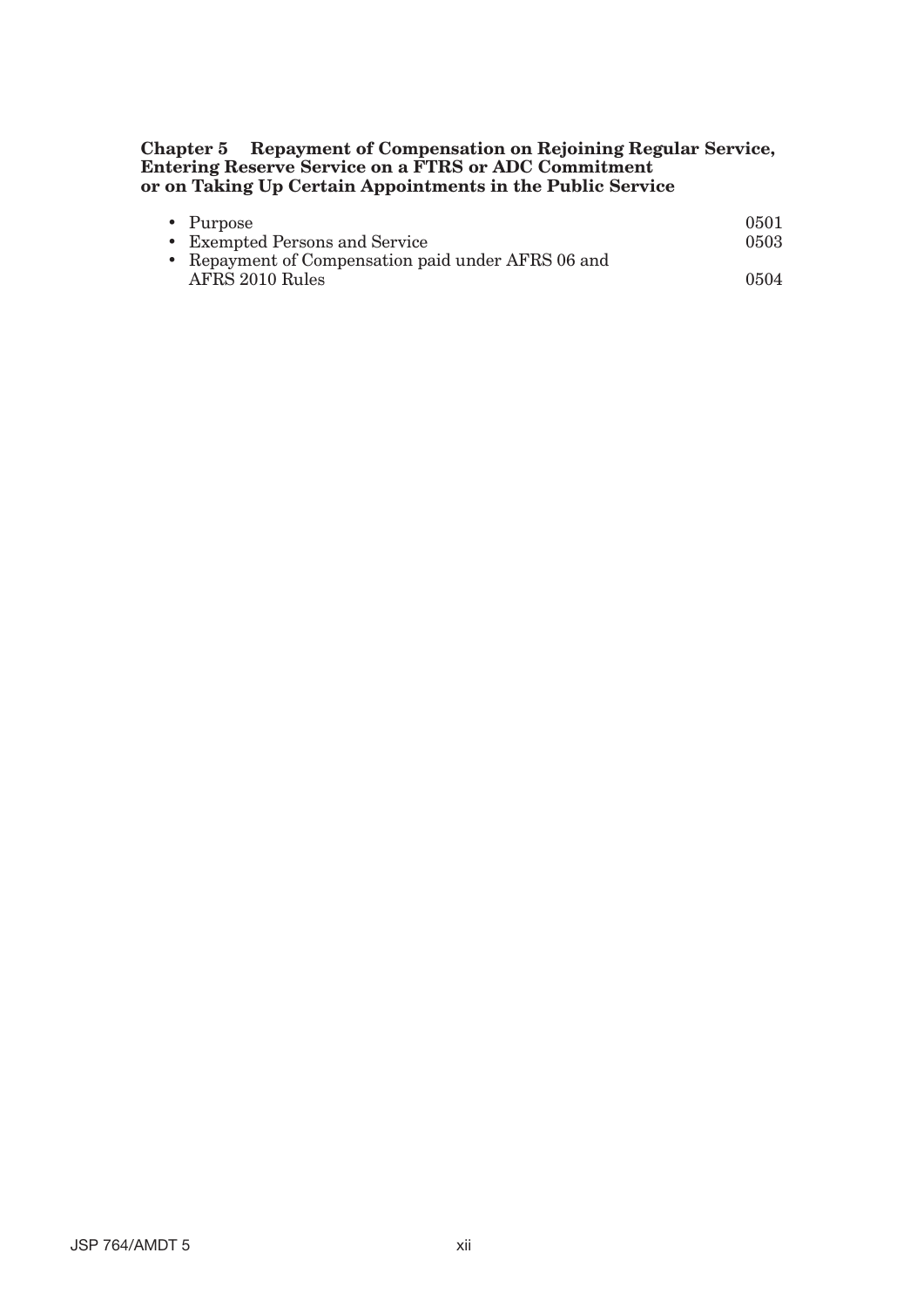# **Chapter 1**

# **INTRODUCTION**

### **GENERAL**

0101. This Part gives guidance to the two redundancy compensation schemes for the Regular Armed Forces. The schemes apply to personnel who have to leave service before completing their commission or engagement either:

(a) as part of a redundancy programme, or

(b) in the case of Officers of the rank of one-star or above, have been directed to take early retirement on terms that attract a Special Capital Payment /Compensation Lump Sum.

0102. Terms Relating to Gender. The rules explained in this Part apply equally to eligible male and female persons. Consequently, where the terms 'he', 'him' or 'his' are used those terms equally apply to mean 'she', 'her' or 'hers'.

0103. In this Part, the term 'Regular Armed Forces' excludes any person who falls into any of the following groups:

- (a) active members of the Gurkha Pension Scheme (GPS);
- (b) members of any British Overseas Territories' Armed Forces.

0104. Two Redundancy Schemes. There are two separate schemes that authorise compensation payments for redundancy for members of the Regular Armed Forces. A guide to who qualifies for compensation under each of these Schemes is shown at paras 0105 and 0106.

0105. The Armed Forces Redundancy Scheme 2006 (AFRS 06). AFRS 06 applies to any person made redundant after 6 April 2006 who:

(a) entered or rejoined Regular service on or after 6 April 2005, or

(b) entered or rejoined Regular service before 6 April 2005, but subsequently transferred his pension benefits to the Armed Forces Pension Scheme 2005 (AFPS 05) under the Offer To Transfer (OTT) arrangements, or

(c) opted out of AFPS 75 in favour of their own private pension arrangement.

Guidance on the rules for eligibility and entitlement under AFRS 06 is shown in detail at Chapter 2 of this Part. In addition, members of AFPS 05 who are made redundant may also qualify for other benefits such as Early Departure Payments or Resettlement Grants.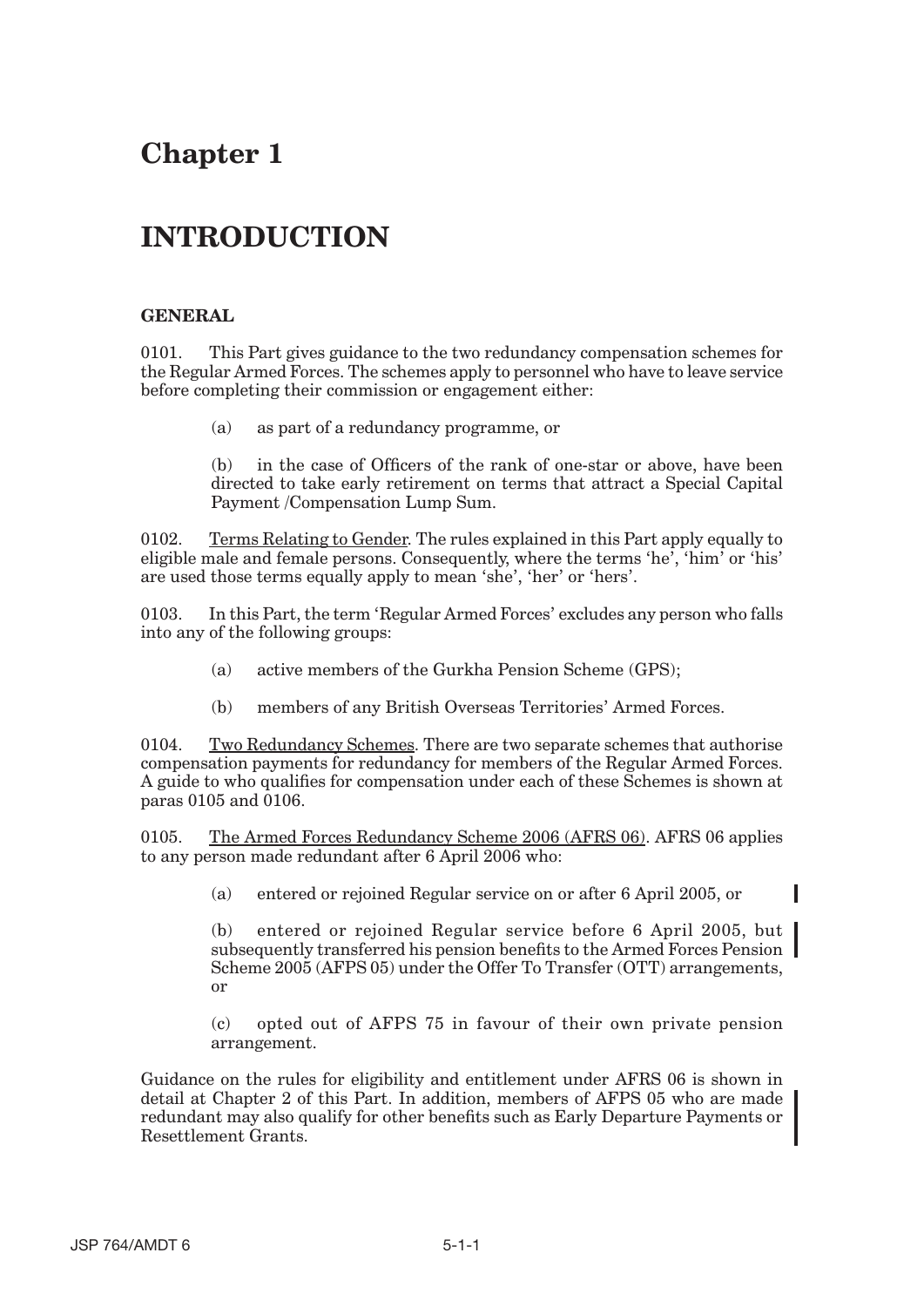#### 0106. The Armed Forces Redundancy Scheme 2010 (AFRS 2010).

The redundancy compensation scheme for members of the Regular Armed Forces in AFPS 75 is known as the Armed Forces Redundancy Scheme 2010 (AFRS 2010). Guidance on the rules for eligibility and entitlement under AFRS 2010 is shown in detail at Chapters 3 and 4 of this Part. In addition, members of AFPS 75 who are made redundant may also qualify for payment of an Immediate Pension or Resettlement Grant.

### **FINDING YOUR WAY ABOUT THIS PART**

0107. Reserved

0108. The following pages in this Chapter contain a series of logic diagrams designed to aid the reader in navigating this Part of this JSP.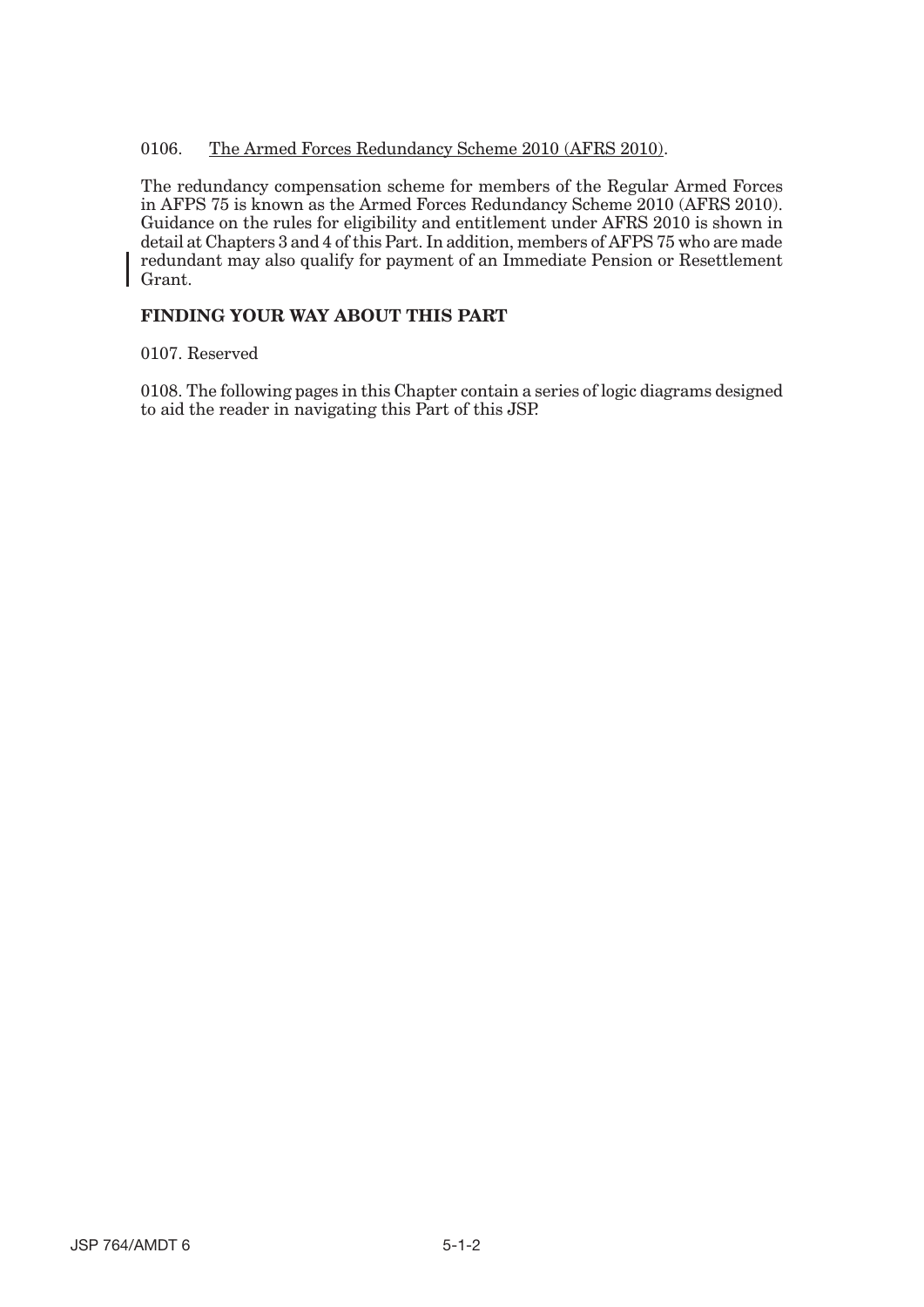#### **FINDING YOUR WAY ABOUT PART 5 OF JSP 764**

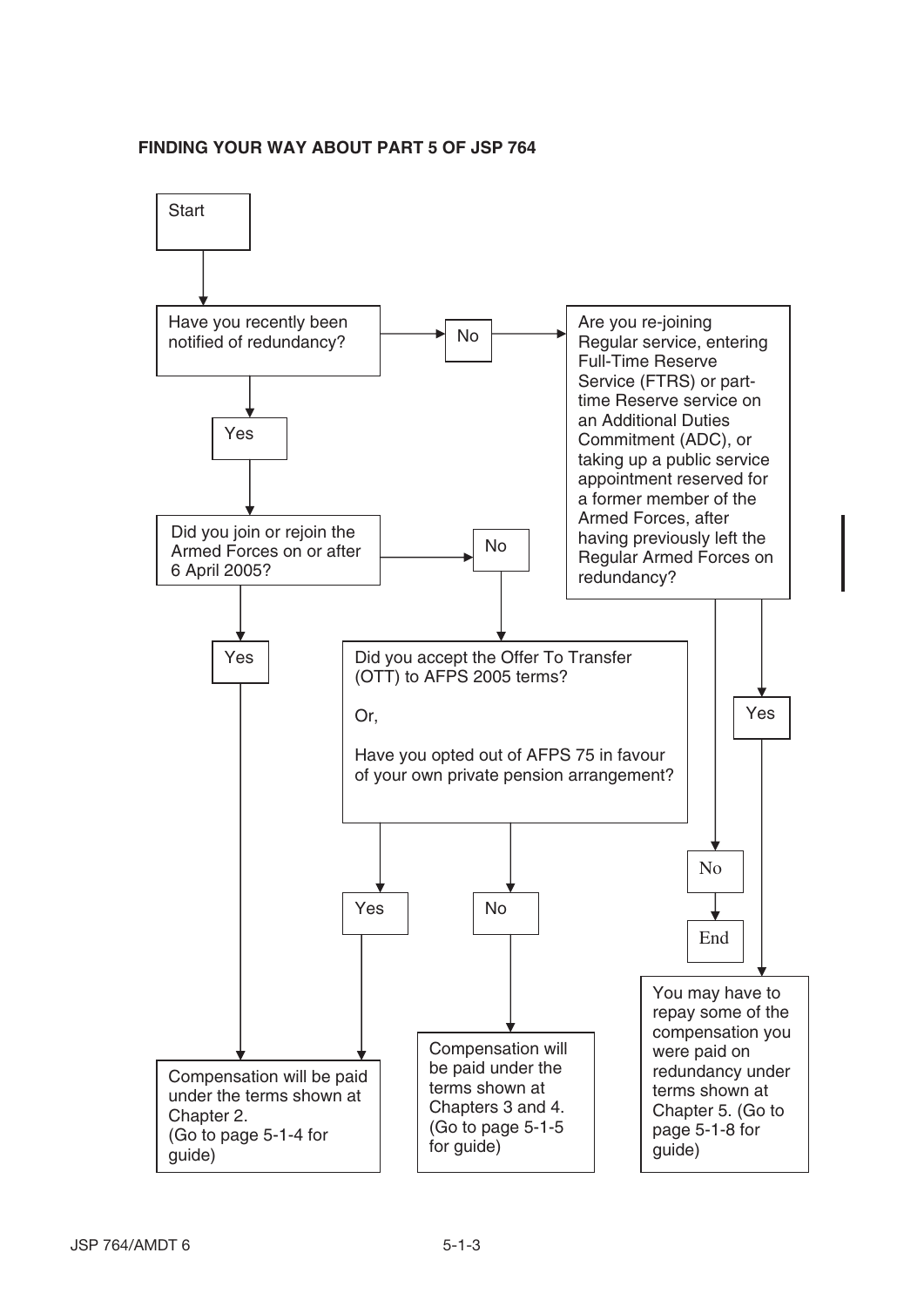### **GUIDE TO THE TERMS SHOWN IN CHAPTER 2 FOR COMPENSATION UNDER ARMED FORCES REDUNDANCY SCHEME 2006 RULES**

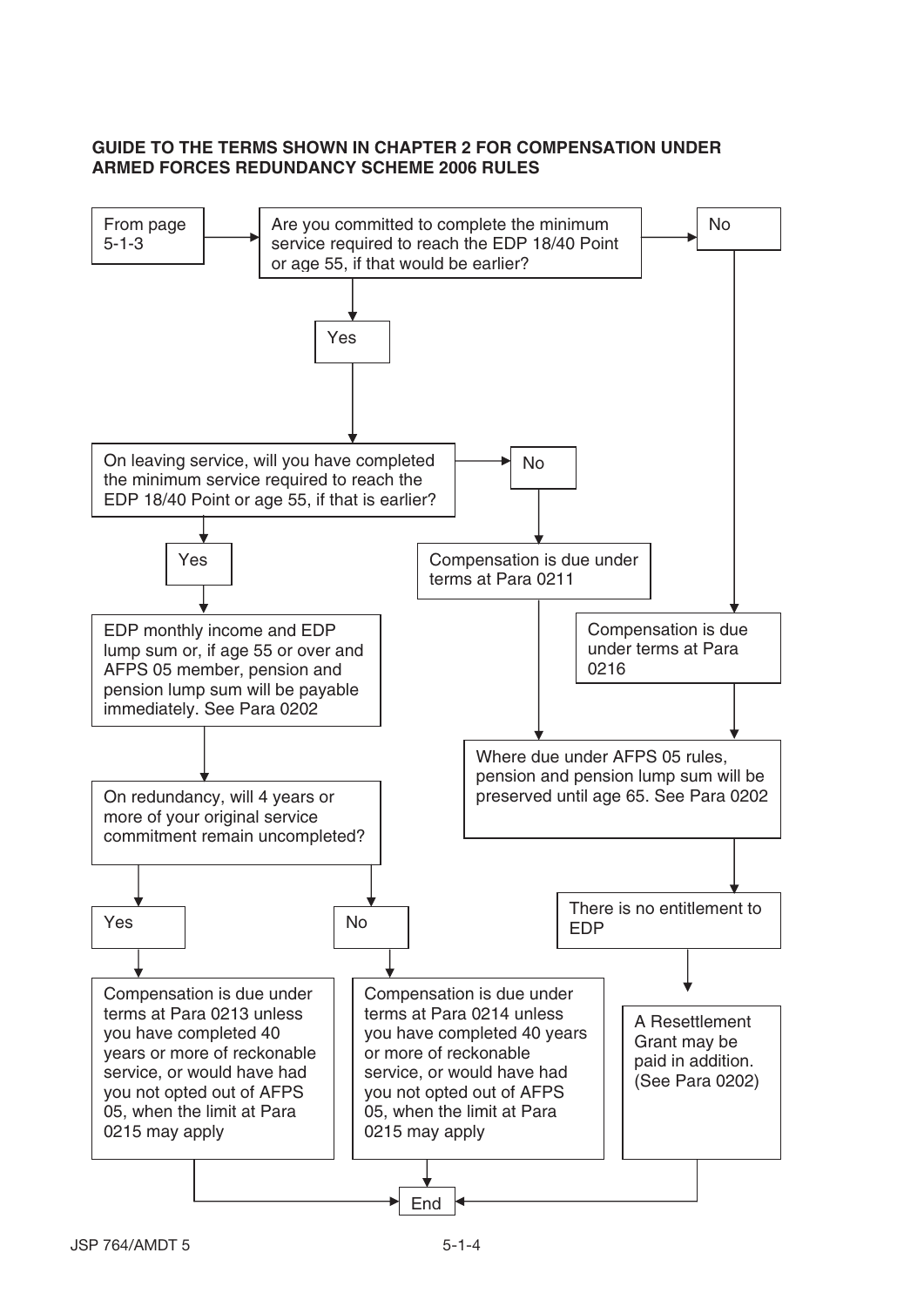#### **GUIDE TO THE TERMS SHOWN IN CHAPTERS 3 AND 4 FOR COMPENSATION UNDER ARMED FORCES REDUNDANCY SCHEME 2010 RULES**

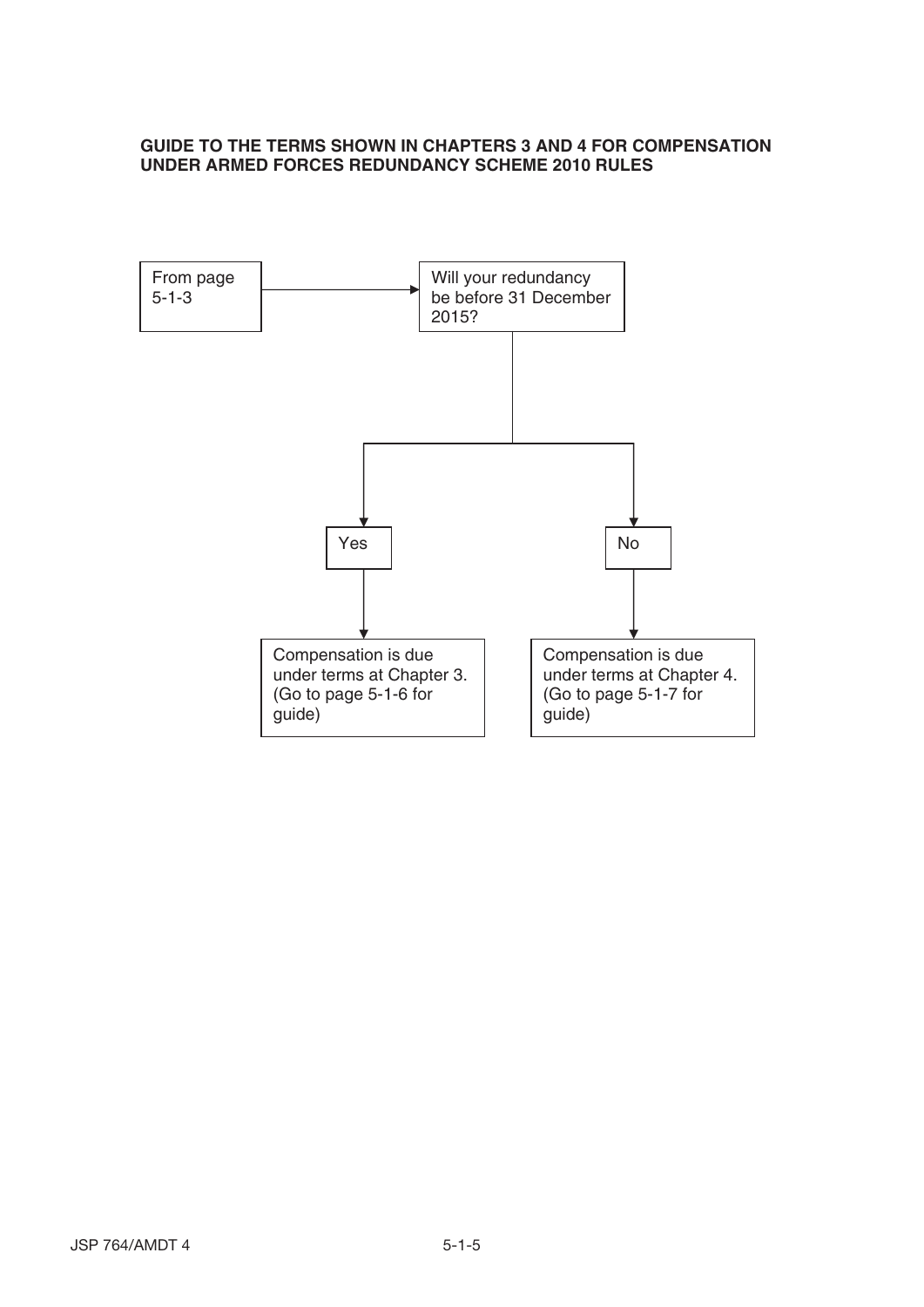### **GUIDE TO THE TERMS SHOWN IN CHAPTER 3 FOR COMPENSATION UNDER ARMED FORCES REDUNDANCY SCHEME 2010 RULES**

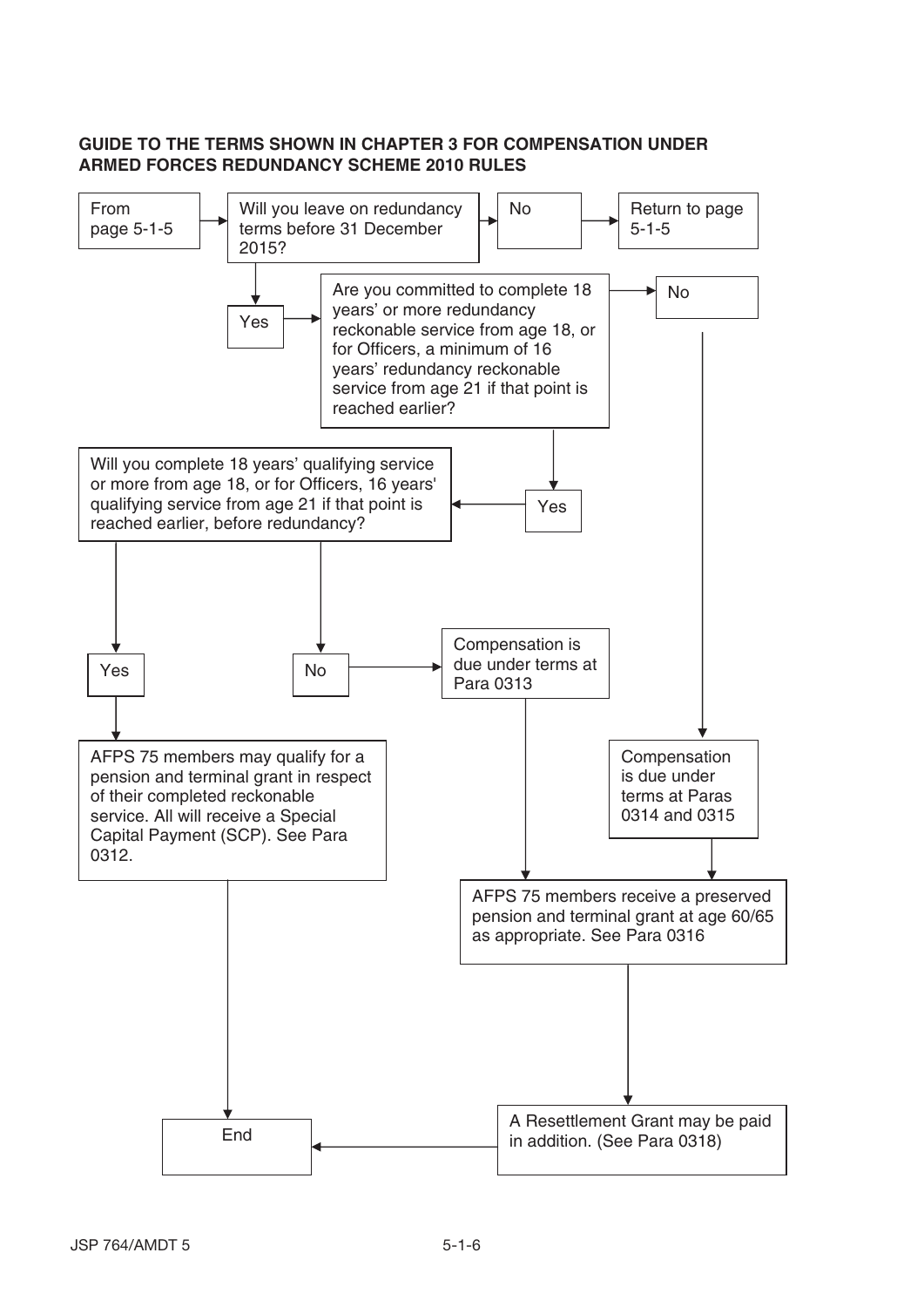### **GUIDE TO THE TERMS SHOWN IN CHAPTER 4 FOR COMPENSATION UNDER ARMED FORCES REDUNDANCY SCHEME 2010 RULES**

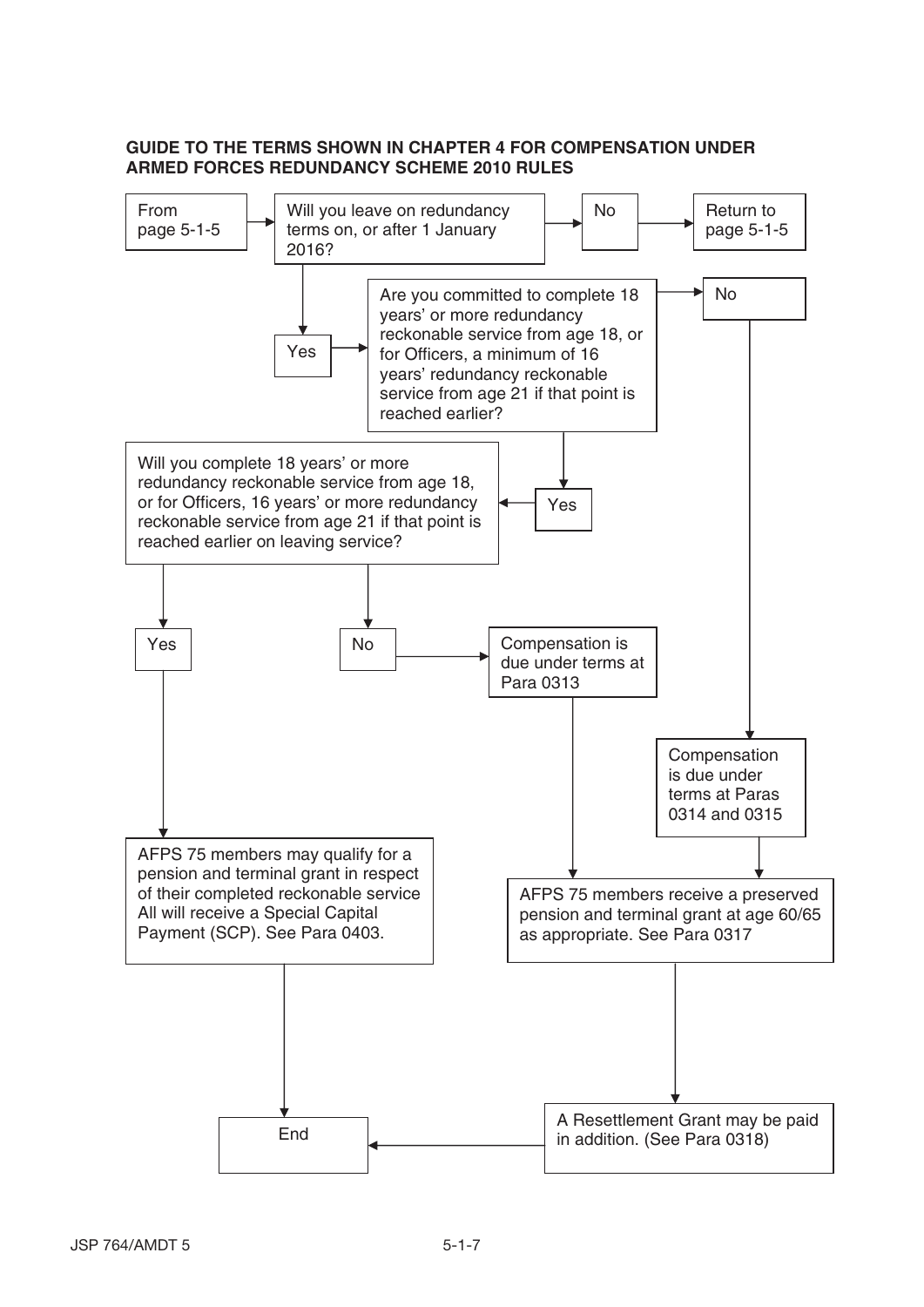#### **GUIDE TO THE TERMS SHOWN IN CHAPTER 5 FOR THE REPAYMENT OF COMPENSATION ON REJOINING REGULAR SERVICE, ENTERING RESERVE SERVICE ON A FTRS OR ADC COMMITMENT OR ON TAKING UP CERTAIN APPOINTMENTS IN THE PUBLIC SERVICE**

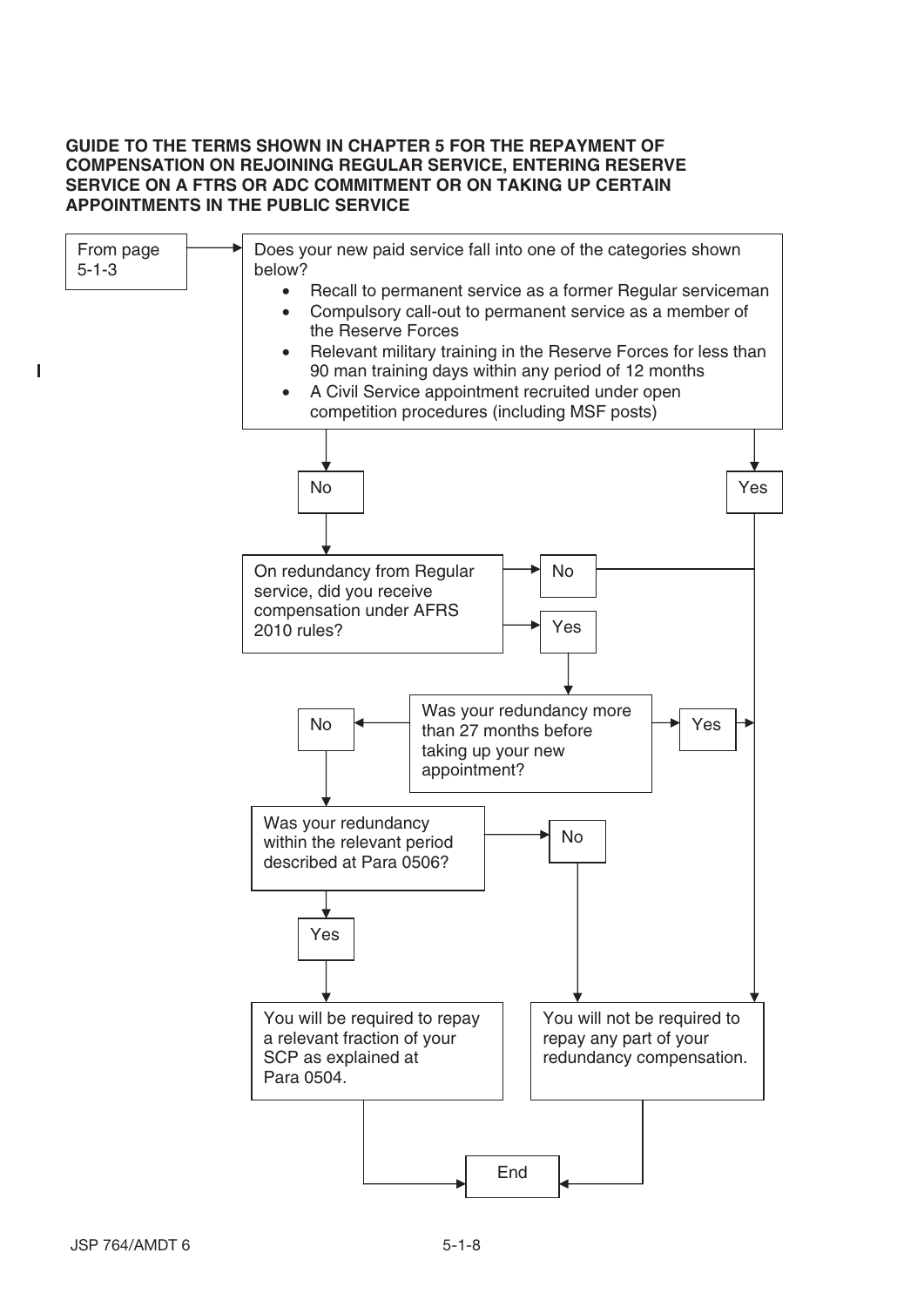# **Chapter 2**

## **ARMED FORCES REDUNDANCY SCHEME 2006**

#### **INTRODUCTION**

0201. The Armed Forces Redundancy Scheme 2006 (AFRS 06) is the scheme for redundancy compensation payable under the Armed Forces Redundancy Scheme Order 2006<sup>1</sup>. The scheme provides for tax-free lump sums which are to be paid as compensation for lost career expectation to members of the Regular Armed Forces who are made redundant or are directed to retire early under the Directed Early Retirement Scheme, who :

> (a) joined, or rejoined, the Regular Armed Forces on or after 6 April 2005, or

> (b) were in service on 5 April 2005 and subsequently transferred their accrued rights under AFPS 75 to AFPS 05 under the Offer To Transfer (OTT) arrangements or

> (c) have opted out of AFPS 75 or AFPS 05 in favour of their own private pension arrangement.

Note: Whilst this guidance remains in place for *full protection members*, following the introduction of AFPS 15 on 1st April 2015, it may be subject to change for *transition members* who move across to AFPS15 and are subsequently made redundant after that date.

0202. Those entitled to compensation under AFRS 06 include members of the Armed Forces Pension Scheme 2005 (AFPS 05). If a person's service is terminated, compensation in the form of a lump sum is to be paid in addition to any terminal benefits that the person may be entitled to, such as Resettlement Grant, Early Departure Payment (EDP) monthly income, EDP lump sum, pension, pension lump sum or other preserved benefits earned or accrued up to his last day of paid service. The rules applying to those benefits are explained at Parts 1 and 2 of this JSP.

#### **ELIGIBLITY**

0203. Criteria. To be eligible for a Compensation Lump Sum (CLS) under the terms of AFRS 06, the person must meet all of the following conditions:

> (a) He must be a member of the Regular Armed Forces (and not belong to any of the groups referred to in Ch 1, para 0103);

> (b) He must have been notified that he was to be treated for the purposes of AFRS 06 as having become redundant or selected for directed early retirement under the Directed Early Retirement Scheme;

<sup>1</sup> Statutory Instrument 2006 No.55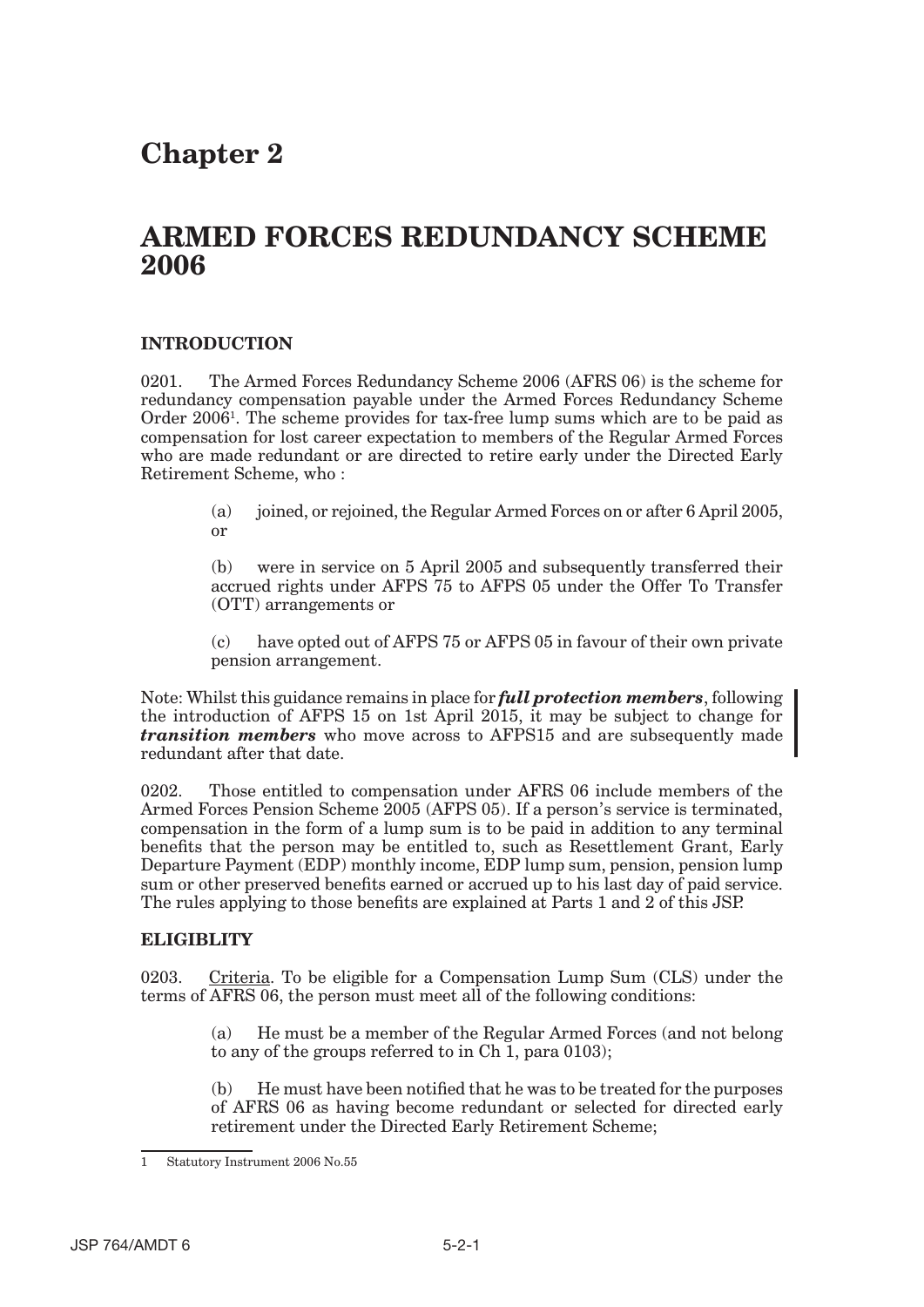(c) He must leave service in the Regular Armed Forces following his redundancy discharge or his directed early retirement.

However, the following restrictions also apply:

(d) A person who rejoins Regular service shortly after receiving a Special Capital Payment (SCP) or CLS under a previous redundancy will not be entitled to receive another CLS if he has not fully repaid any part of the sum he was required to repay on rejoining. Details of the requirement to repay SCP or CLS on rejoining are shown at Chapter 5;

(e) A person cannot be considered for redundancy compensation if he leaves service on invaliding terms;

(f) A person eligible for CLS is not entitled to payment of SCP under the terms of AFRS 2010<sup>2</sup> in respect of the same period of service;

(g) A person will normally be excluded from the Scheme if his particular terms and conditions expressly say so.

#### **PAYMENT OF BENEFITS AUTHORISED UNDER THE SCHEME**

0204. Entitlement Begins. A person whose service is terminated under AFRS 06 rules is entitled to a tax-free CLS payable within three months of the day following his discharge.

0205. Compensation Basis (Earnings and Service). The amount of CLS due to a person under AFRS 06 is determined by reference to his pay and length of service.

> (a) Pay. For CLS calculation purposes, pay is the person's Final Relevant Earnings (FRE) as defined in Article 6 of the Armed Forces Early Departure Payments Scheme Order 20053 . FRE means the greatest amount that is the person's total relevant earnings for 365 consecutive days falling within the final three years of service.

> Length of Service. The various calculation methods, described later in this chapter, refer to either 'completed' or 'uncompleted' service. In this context, these terms mean:

(i) Completed Service. The length of 'relevant service' as defined in the Armed Forces Early Departure Payments Scheme Order 2005. This means the aggregate of the following periods:

(a) All paid service on or after 6 April 2005;

(b) In the case of an AFPS 75 or Gurkha Transferee who opted to transfer his pension benefits from AFPS 75 to AFPS 05 under the appropriate Offer To Transfer arrangements, the period of qualifying service he was entitled to count under the rules of transfer;

(c) In the case of a person who was in service before 6 April 2005, but who has opted out of AFPS 75, the period of service

<sup>2</sup> Entitlement to redundancy benefits under AFRS 2010 rules is explained in Chapters 3 and 4.

<sup>3</sup> Statutory Instrument 2005 No. 437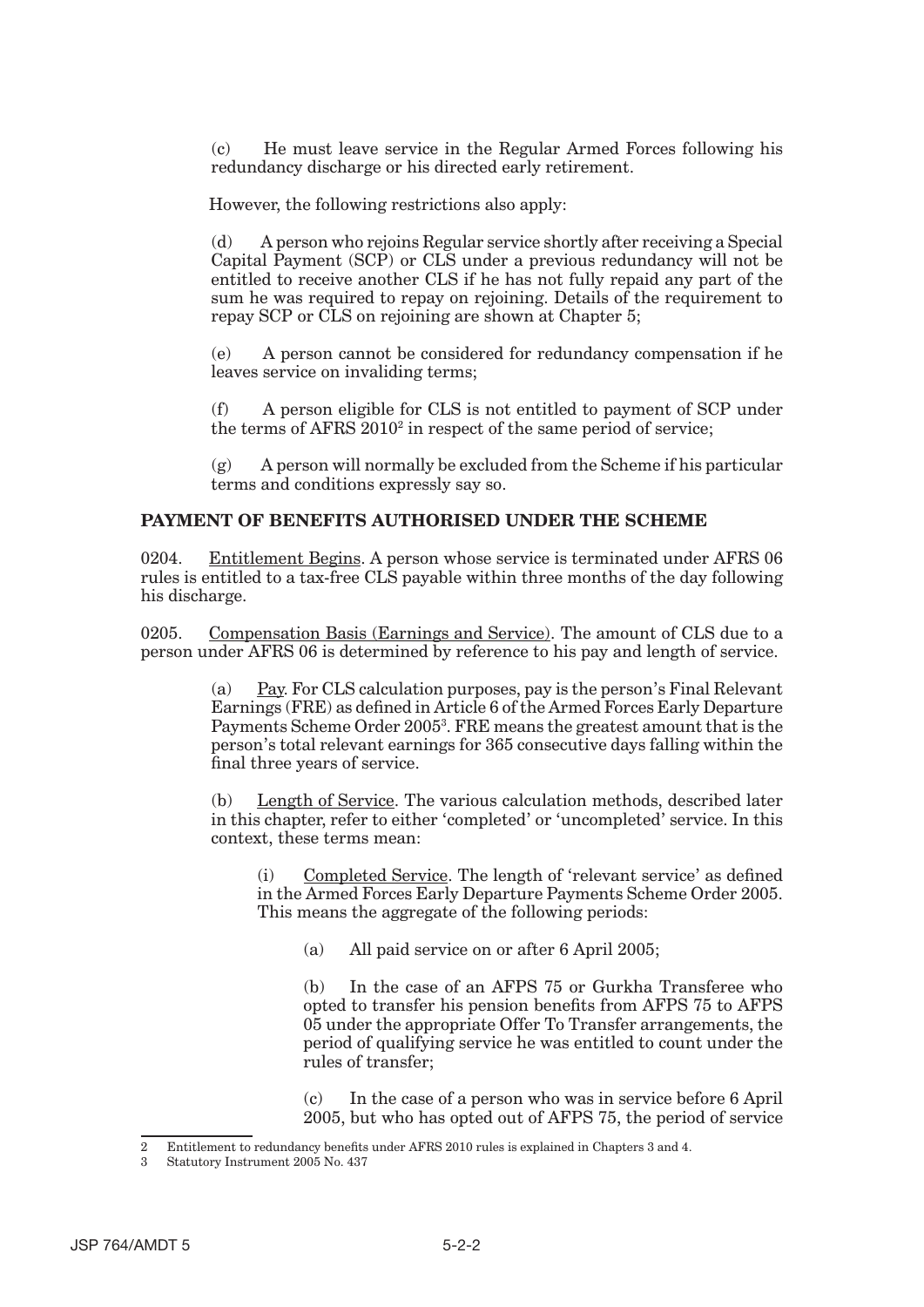that he would have been entitled to count had he been an AFPS 75 Transferee, but excluding service before age 21 as an officer and service before age 18 as an Other Rank;

(d) With effect from 16 December 2013, if an AFPS 75 deferred member is re-employed in the regular Armed Forces and joins AFPS 05 he can choose to aggregate his last period of AFPS 75 preserved pension with his current period of service under AFPS 05 and be able to count that service as *relevant service* so that both periods of service are taken into account when calculating his **completed service**.

Please note if an individual's AFPS 75 pension is in payment, even if it is subject to abatement, then he can not aggregate that period of service for pension purposes and therefore this period of service will not count as *relevant service* towards his *Compensation Lump Sum (CLS)*. If an individual completed less than two years service under AFPS 75 then this time would not have counted as qualifying service towards an AFPS 75 preserved pension and therefore no aggregation can take place and this service can not count as relevant service for the *CLS*.

- (e) Any period:
	- In receipt of Statutory Maternity Pay
	- In receipt of Statutory Adoption Pay
	- On Ordinary Maternity Leave
	- On Ordinary Adoption Leave
	- On Ordinary Paternity Leave
	- On Paid Additional Maternity Leave
	- On Paid Additional Paternity Leave
	- On secondment to the UN, NATO or other external employing organisation.

ı

It excludes unpaid Additional Maternity Leave, unpaid Additional Adoption Leave, unpaid Additional Paternity Leave or reckonable service that was transferred from another employer's pension scheme or a private pension plan, or was purchased by way of 'Added Years'.

(ii) Uncompleted Service. This is that part of the person's current Regular service commitment that he was not able to complete because of the redundancy.

0206. Measuring Length of Service. To determine the length of 'completed service' and 'uncompleted service', the days in excess of the period of whole years are converted into years by dividing the number of days by 365 and calculating the result to 4 decimal places as shown in Example 1.

#### **EXAMPLE 1 – Measuring 'Service' in Years and Part Years to 4 Decimal Places**

- • A period of 'completed service' or 'uncompleted service' that occurred between 1 May 2010 and 31 October 2019 (inclusive) would count as 9 years 184 days.
- After calculating the days into years  $(184/365 = 0.5041)$ , the length of service is  $9 + 0.5041 = 9.5041$  years.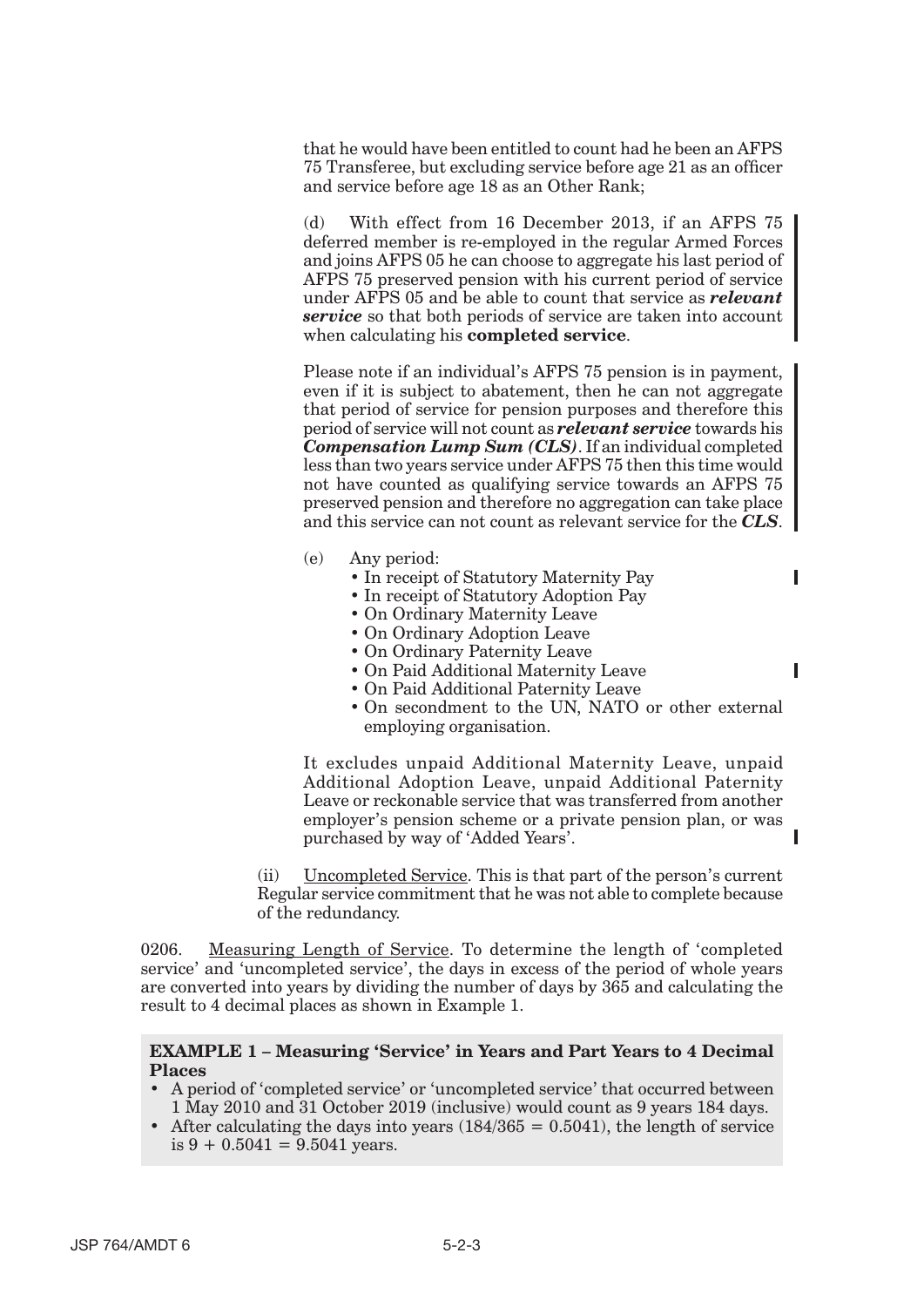### **CATEGORIES FOR CALCULATION OF CLS**

0207. Length of Commitment. Persons whose service is terminated fall into one of two broad categories. These are those with:

- (a) Long Service Commitments (see para 0208), or
- (b) Short Service Commitments (see para 0209).

0208. Long Service Commitments. In the context of AFRS 06 rules, a 'long service commitment' means one which, had it not been for redundancy, would have ended on or after the EDP4 18/40 Point or on retirement at age 55 or over. Therefore, for redundancy compensation purposes, it means any commitment where the person would have left Regular service **after** he had either:

- (a) attained the age of 40 with 18 or more years relevant service, or
- (b) attained the age of 55, irrespective of how long he had actually served.

0209. Short Service Commitments. In the context of AFRS 06 rules, a 'short service commitment' is one that, had it not been for the redundancy, would nevertheless have ended **before** either:

(a) the person's 40th birthday, or

(b) his 55th birthday, if he also would have completed less than 18 years relevant service on that day.

#### **CALCULATION OF COMPENSATION - LONG SERVICE COMMITMENTS**

0210. Time Served. Persons on long service commitments (see para 0208), whose service is terminated under AFRS 06 rules fall into two distinct groups for the purposes of calculating compensation, as shown below:

> (a) Persons who leave before age 55 and before completing service to the EDP 18/40 Point ('early leavers' – see para 0211);

> (b) Persons who leave at or after the EDP 18/40 Point or when they are age  $55$  or over<sup>5</sup> ('late leavers' – see para  $0212$ ).

0211. Early Leavers. A person who leaves before age 55 and before reaching the EDP 18/40 Point shall receive a CLS equal to 1/8th (one-eighth) of his final relevant earnings for each year<sup>6</sup> of relevant service, up to a maximum payment of 18 times 1/8th (one-eighth) of his final relevant earnings<sup>7</sup>.

<sup>4</sup> See JSP 764, Part 2, Chapter 2 for eligibility for EDP.

<sup>5</sup> This is the point at which an AFPS 05 member will also qualify to receive immediate payment of pension.

<sup>6</sup> Part years are to be treated as explained at paragraph 0206 and example 1.

<sup>7</sup> Equal to 2.25 years of final relevant earnings, or approx 27 months' pay.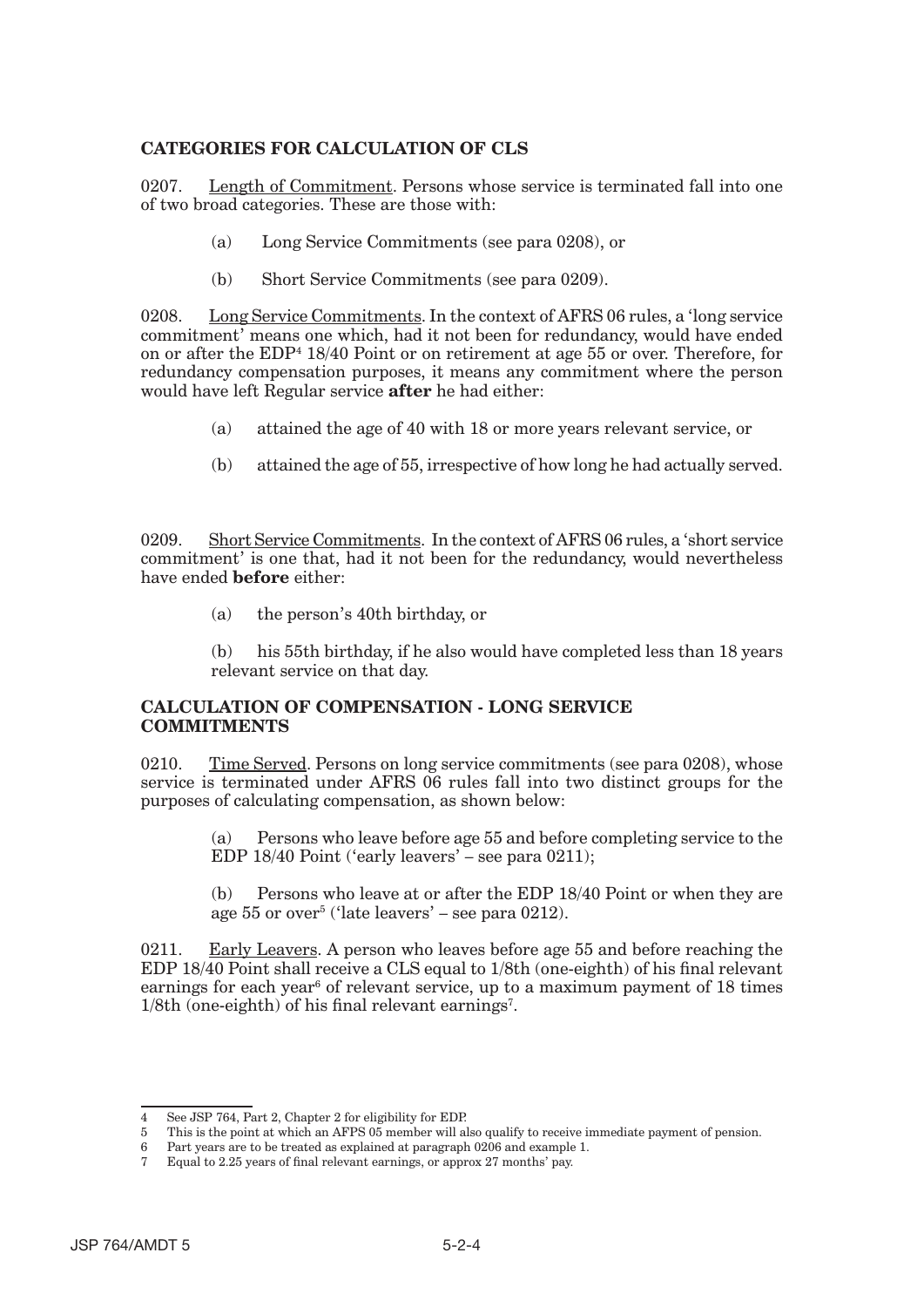#### **EXAMPLE 2 – Compensation – Early Leaver from Long Service Commitment**

(1) Scenario. A person of OF3 rank is made redundant.

- He was committed to serve to his EDP 18/40 Point.
- He completed 8 years 122 days (8.3342 years) relevant service.
- His final relevant earnings (FRE) were £50,000.

(2) Redundancy Terms. The officer completed insufficient service to qualify for EDP on leaving. Paragraph 0211 therefore applies.

(3) Calculation Formula.  $CLS = FRE/8 \times 8.3342$  years

(4) CLS. £50,000/ 8 x 8.3342 = **£52,088.75.** 

(5) Other Benefits. The officer completed insufficient service to qualify for a Resettlement  $Grant(RG)<sup>8</sup>$ . However, he would be entitled to a preserved monthly pension and preserved pension lump sum - both payable from age 65 – so long as he had not opted out of AFPS 05 or transferred out his accrued pension benefits from AFPS 05.

0212. Late Leavers. A person who leaves after attaining the EDP 18/40 Point, or who is age 55 or over, shall receive a CLS calculated in relation to the uncompleted portion of his service commitment. The 'uncompleted service'9 is that service which would have been completed between:

(a) the day following the person's actual last day of paid service, and

(b) the last day he would have served on his current commission or engagement terms had his service not been terminated.

The CLS amount that is due for payment is to be calculated under the terms explained in detail at paras 0213, 0214 or 0215, as appropriate.

0213. Uncompleted Service – four years or more. If the uncompleted service portion of a late leaver is 4 years or more, then the CLS is the sum equal to his final relevant earnings. See Example 3. However, if the person has completed 40 years or more reckonable service, para 0215 applies.

<sup>8</sup> RG would be due if he had completed 12 or more years' relevant service and no EDP was payable.

<sup>9</sup> Uncompleted service is to be calculated as shown at paragraph 0206 and Example 1.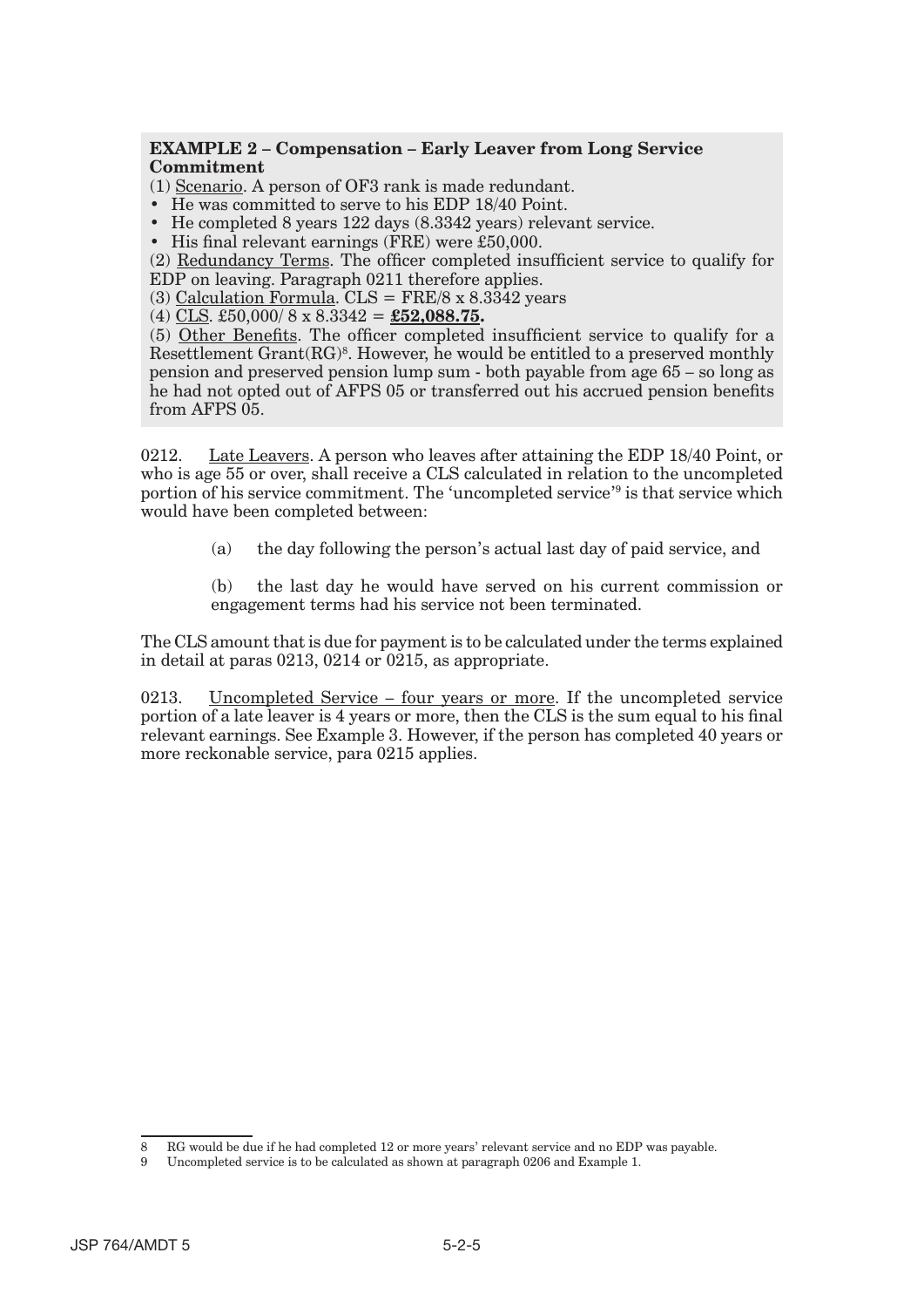#### **EXAMPLE 3 – Leaving On or After EDP 18/40 Point – With Four Years or More Uncompleted Service**

(1) Scenario. A person of OR7 rank is made redundant.

- • He was previously committed to serve to age 55, when he would have completed 37 years' service.
- He completed 22 years 103 days (22.2822 years) of relevant service before actually leaving at age 40.
- The uncompleted portion of his Service commitment was  $(37 22.2822)$  years  $= 14.7178$  years.
- His final relevant earnings (FRE) were £38,000.

(2) Redundancy Terms. The person's service ended after the EDP 18/40 Point and his uncompleted service is more than four years. The terms at para 0213 apply.

- (3) Calculation Formula. The CLS due is FRE x 1.
- (4) CLS. = **£38,000**.

(5) Other Benefits. The person is also entitled to receive the following other terminal benefits:

- Immediate payment of EDP lump sum
- EDP monthly income payable immediately up until age 65
- Preserved monthly pension payable from age 65
- Preserved pension lump sum payable at age 65

Note: He will only receive monthly pension and pension lump sum providing he has not opted out of AFPS 05 or transferred out his accrued pension benefits from AFPS 05.

0214. Uncompleted Service - less than four years. If the uncompleted service of a late leaver is less than four whole years, the CLS is  $\frac{1}{4}$  (one-quarter) of his final relevant earnings for each year<sup>10</sup> by which his service was shortened. See Example 4. However, if the person has completed 40 years' or more reckonable service, para 0215 applies.

#### **EXAMPLE 4 – Leaving On or After EDP 18/40 Point – Less than Four Years Uncompleted Service**

(1) Scenario. A person of OR7 rank is made redundant.

- • He was previously committed to serve to age 44, when he would have completed 26 years.
- • He completed 22 years 103 days (22.2822 years) relevant service before actually leaving.
- The uncompleted period of his Service commitment was  $(26 22.2822)$  years = 3.7178 years.
- His final relevant earnings (FRE) were £38,000.

(2) Redundancy Terms. The person's service ended after the EDP 18/40 Point. His uncompleted service is less than 4 years. Paragraph 0214 therefore applies.

(3) Calculation Formula. The CLS due = FRE/4 x uncompleted years.

```
(4) CLS. = £38,000/4 x 3.7178 years = £35,319.10.
```
(5) Other Benefits. The person is also entitled to receive the following other terminal benefits:

- Immediate payment of EDP Lump Sum
- EDP monthly income payable immediately up until age 65
- Preserved pension payable from age 65
- Preserved pension lump sum payable at age 65

Note: He will only receive preserved monthly pension and pension lump sum providing if he has not opted out of AFPS 05 or transferred out his accrued pension benefits from AFPS 05.

<sup>10</sup> Part years are to be treated as explained at paragraph 0206 and Example 1.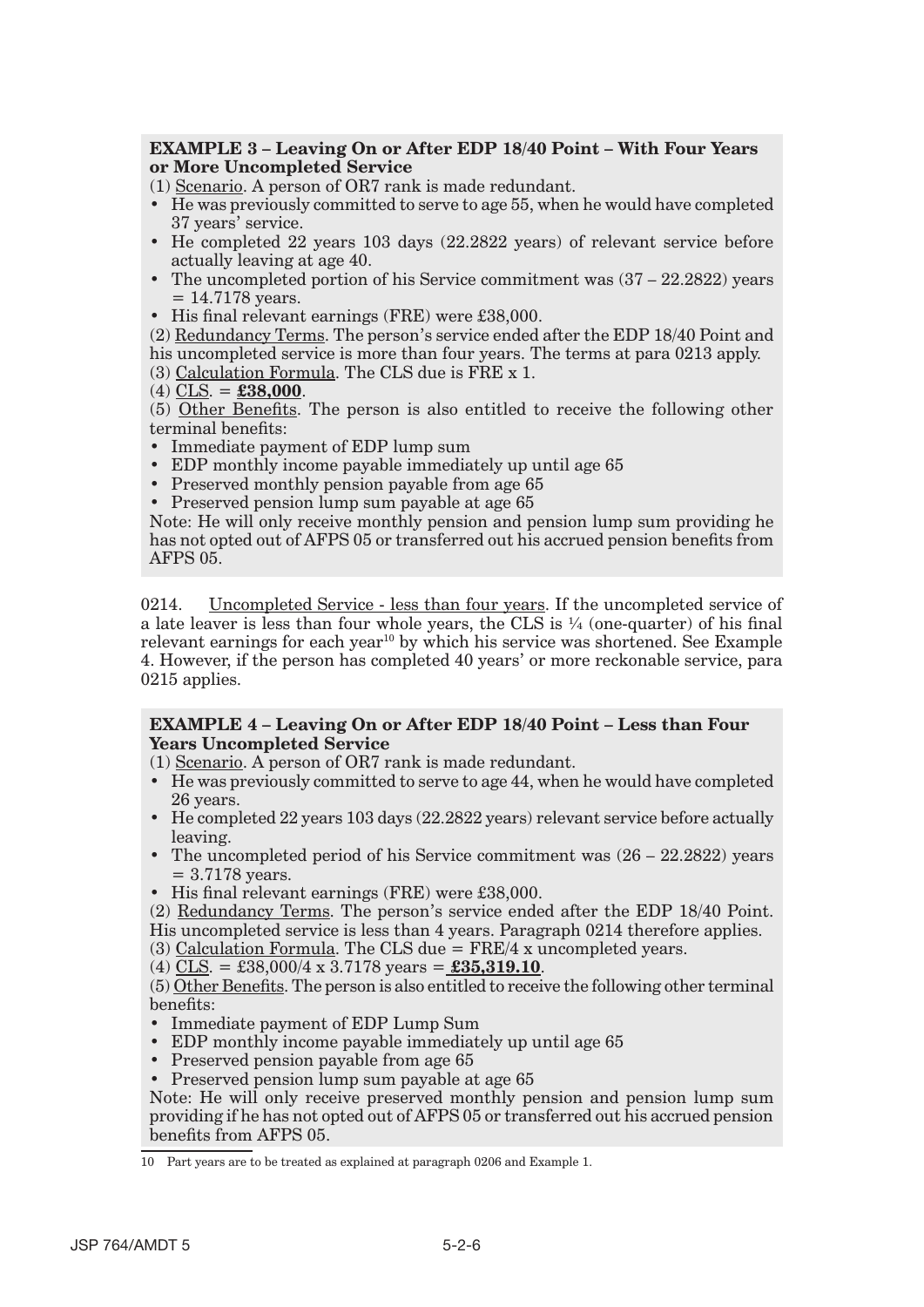0215. Leavers with full AFPS 05 entitlement. Where a person has already completed 40 years' reckonable service for pension or would have had that person not opted to leave AFPS 05 in favour of his own private pension arrangement, such a person shall receive a CLS sum calculated under the normal terms shown at paras 0213 or 0214, as appropriate, limited to no more than one-half of final relevant earnings.

**EXAMPLE 5 – Leaving With More Than 40 years' Reckonable Service**  (1) Scenario.

- He was due to leave service at age 62; a total commitment of 44 years.
- He completed 40 years 303 days  $(40.8301 \text{ years})$  relevant service before actually leaving.
- The uncompleted portion of his service commitment was  $(44 40.8301)$  years = 3.1699 years.
- His final relevant earnings (FRE) at OF8 rank were £138,000.

(2) Redundancy Terms. The senior officer is over age 55 on leaving. He has over 3 years uncompleted service but has more than 40 years' reckonable service to count towards his AFPS 05 pension. Under AFRS 06 rules, his CLS is limited to half his final relevant earnings.

(3) Calculation Formula. Lump Sum would normally have been calculated as: FRE/4 x uncompleted service  $(3.1699 \text{ years}) = \text{\textsterling}138,000/4 \text{ x } 3.1699 = \text{\textsterling}109,361.55$ but as he has over 40 years' reckonable service, CLS is limited FRE/2.

(4) CLS. =  $\pounds138,000/2 = \pounds69,000$ .

(5) Other Benefits. The senior officer is also entitled to receive immediate payment of his pension and pension lump sum.

#### **CALCULATION OF COMPENSATION - SHORT SERVICE COMMITMENTS**

0216. Basis for Calculation. If a person, who was serving on a short term commitment (see para 0209), is made redundant, a CLS is to be paid to him on leaving. The amount of the CLS is to be determined by finding the lower of:

(a) FRE/8 x completed service, or

(b) the sum of

(1) FRE/8 x each year of uncompleted service, and

(2) FRE/8.

where the terms:

FRE - means final relevant earnings, and Uncompleted service - is defined at para 0205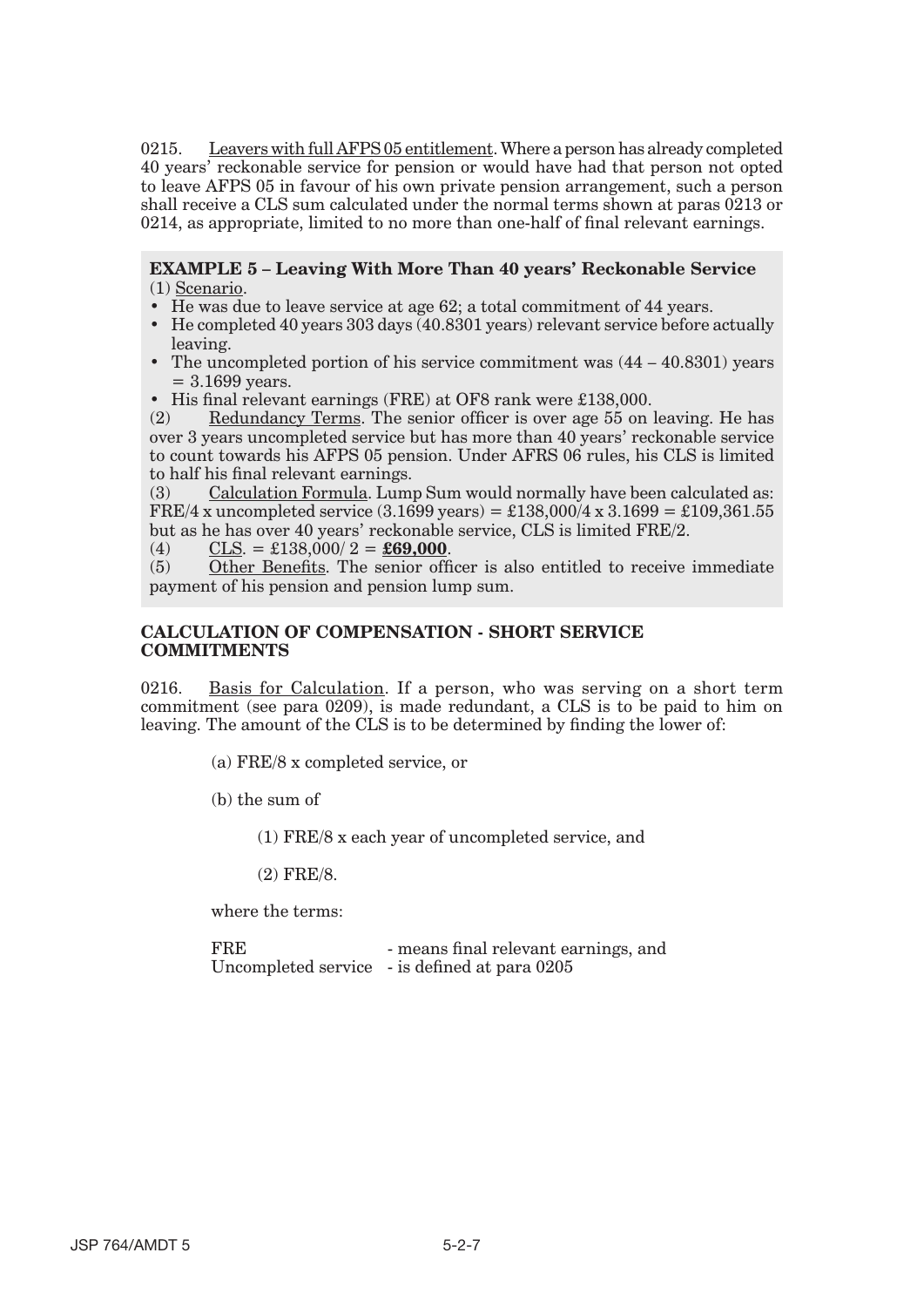See Example 6.

#### **EXAMPLE 6 – Compensation on Redundancy from a Short Service Commitment**

(1) Scenario. A person of OF2 rank is made redundant.

- He was serving on a Short Service Commission for 6 years.
- • He completed four years and 90 days' relevant service before actually leaving.
- The uncompleted portion of his service commitment was  $(6 4.2466)$  years  $=$  1.7534 years.
- His final relevant earnings (FRE) were £40,000.

(2) Redundancy Terms. The officer had insufficient service to qualify for EDP and was under age 55 on leaving. Para 0216 therefore applies.

(3) Formula and Calculations. His CLS entitlement is the lesser of (a) or (b) below: (a) FRE/8 x completed years. This is £40,000/8 x  $4 = £5,000 \text{ x } 4.2466 = £21,233$ (b) (FRE/8 x uncompleted years) + FRE/8. This is  $(\text{\pounds}40,000/8 \text{ x } 1.7534)$  +  $\pounds40,000/8 = (\pounds8,767) + \pounds5,000 = \pounds13,767.$ 

(4) CLS. The lesser of the calculations at (3)(a) and (3)(b) is the sum to be paid. This is **£13,767** 

5. Other Benefits. The member completed insufficient service to qualify for any other immediate terminal benefit. However, he would be entitled to claim a preserved pension and preserved pension lump sum when he reaches age 65, providing if he has not opted out of AFPS 05 or transferred out his accrued pension benefits from AFPS 05.

0217. Reserved.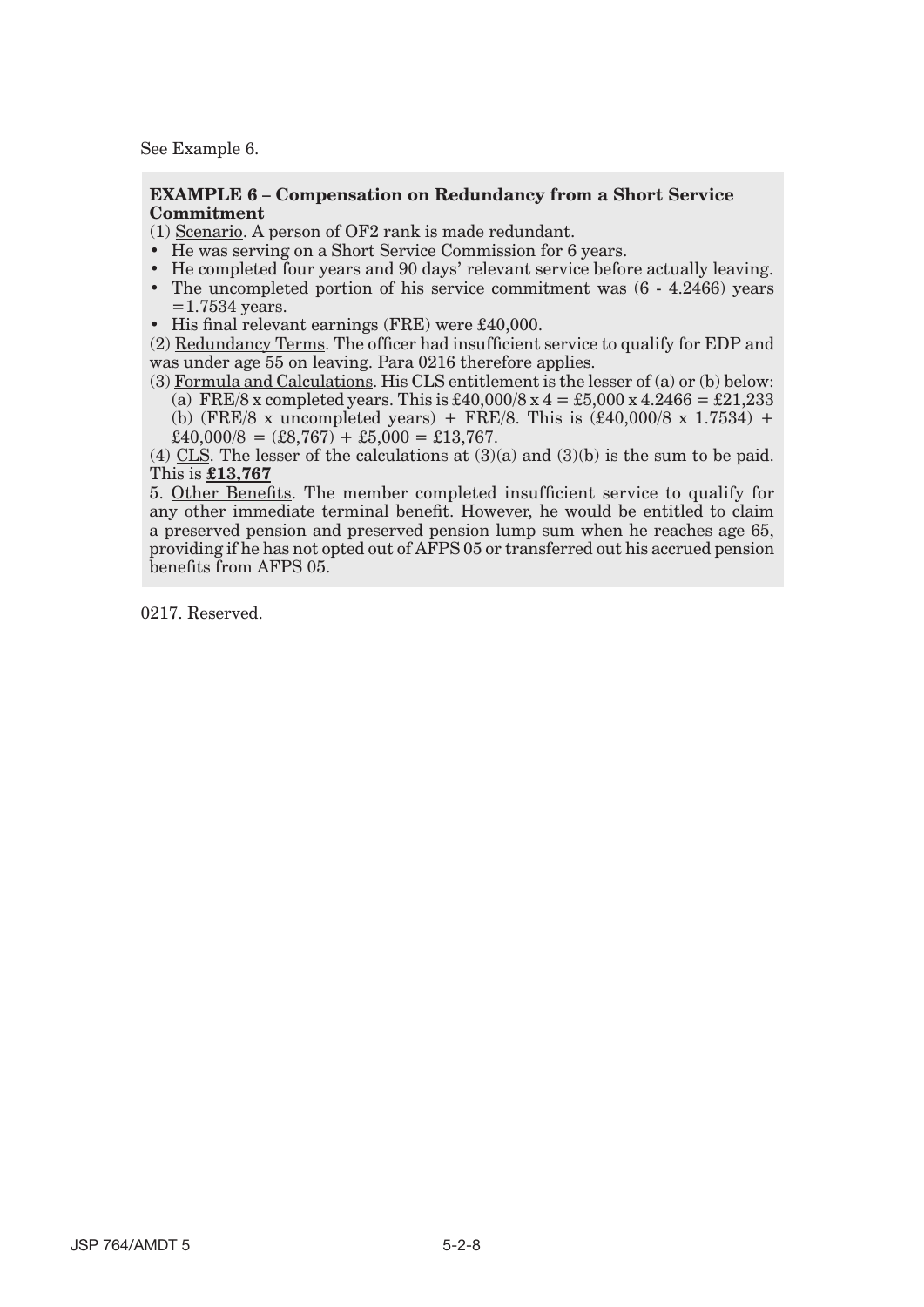## **Chapter 3**

## **ARMED FORCES REDUNDANCY SCHEME 2010 – LEAVERS BETWEEN 6 APRIL 2010 AND 31 DECEMBER 2015**

### **INTRODUCTION**

0301. The Armed Forces Redundancy Scheme 2010 (AFRS 2010) is the scheme for redundancy compensation payable under the Armed Forces (Redundancy, Resettlement and Gratuity Earnings Schemes) (No. 2) Order 201011. The scheme provides for tax-free lump sums which are to be paid as compensation for lost career expectation to members of the Regular Armed Forces who are made redundant or are directed to retire under the Directed Early Retirement Scheme.

0302. The scheme applies to members of AFPS 75 who joined, or rejoined, the Regular Armed Forces before 6 April 2005 and who did not transfer their accrued rights under AFPS 75 to AFPS 05 under the Offer To Transfer (OTT) arrangements, or opt out of AFPS 75 in favour of their own private pension arrangement.

Note: Whilst this guidance remains in place for *full protection members* following the introduction of AFPS 15 on 1st April 2015, it may be subject to change for *transition members* who move across to AFPS15 and are subsequently made redundant after that date.

#### **ELIGIBILITY**

0303. To be eligible for benefits under the terms of AFRS 2010, a person must meet all of the following conditions:

> (a) He must be a member of the Regular Armed Forces (and not belong to any of the groups referred to at Chapter 1, para 0103);

> (b) He must have been notified that he is to be treated for the purposes of AFRS 2010 as having become redundant or selected for directed early retirement under the Directed Early Retirement Scheme and notified that he will be eligible for compensation under AFRS 2010;

> (c) He must leave service in the Regular Armed Forces following his redundancy discharge or his directed early retirement.

However, the following restrictions also apply:

(d) A person will not be considered for redundancy compensation if he leaves service on medical grounds;

(e) A person eligible for a Special Capital Payment (SCP) is not entitled to payment of a Compensation Lump Sum (CLS) under the terms of the

<sup>11</sup> Statutory Instrument 2010 No. 832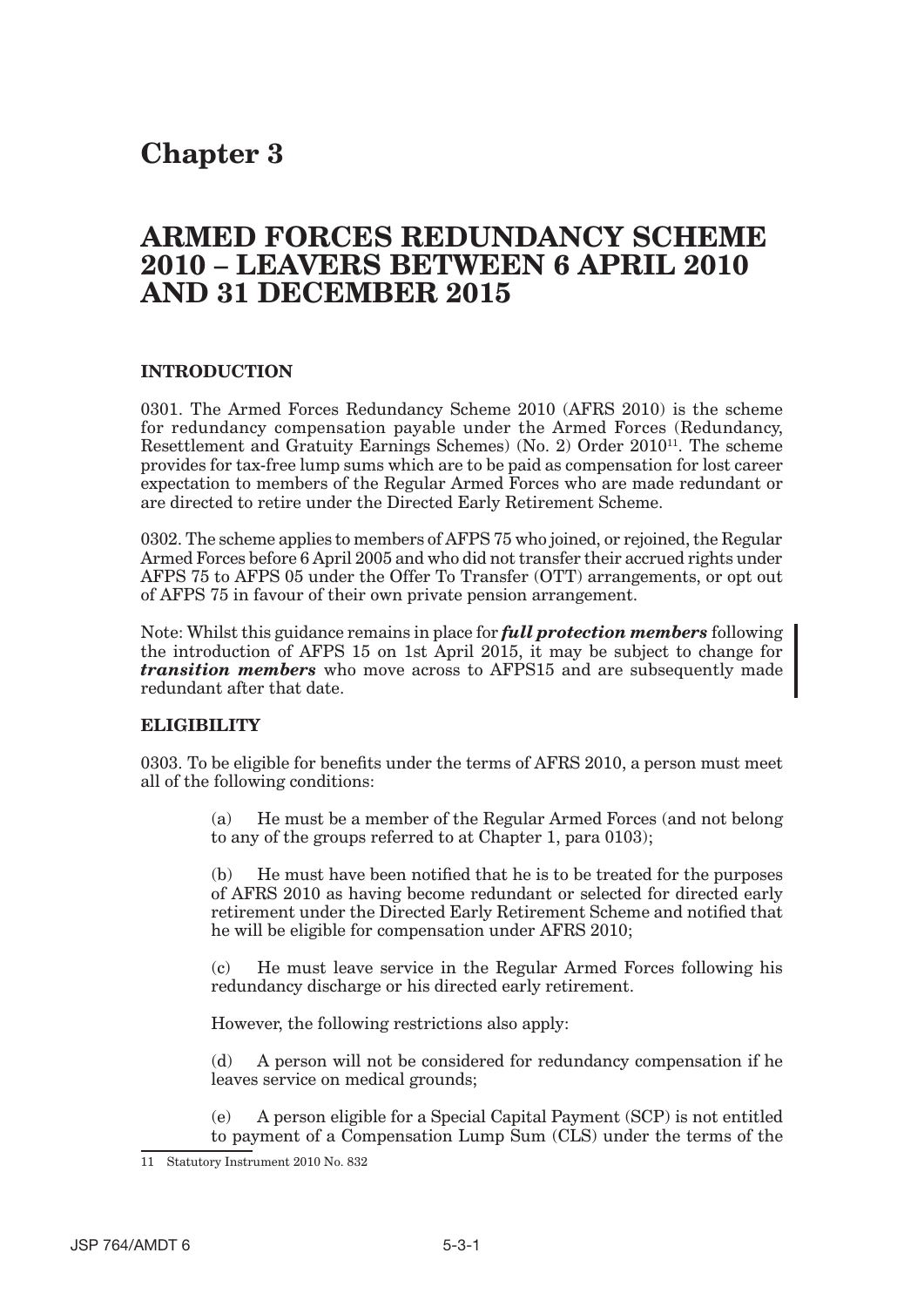Armed Forces Redundancy Scheme 2006 (AFRS 06) in respect of the same period of service;

(f) A person who rejoins Regular service shortly after receiving a Special Capital Payment (SCP) under a previous redundancy will not be entitled to receive another SCP if he has not fully repaid any part of the sum he was required to repay on rejoining. Details of the requirement to repay SCP on rejoining are shown at Chapter 5

 $(g)$  A person will normally be excluded from the Scheme if his particular terms and conditions expressly say so.

#### **PAYMENT OF BENEFITS AUTHORISED UNDER THE SCHEME**

0304. Entitlement Begins. A person who is eligible under para 0303 shall receive compensation in the form of a tax-free lump sum, known as a Special Capital Payment (SCP), payable within three months of the end of his service. Where payment of SCP falls due, it shall be paid in addition to any other terminal benefits e.g. Monthly Pension, Pension Lump Sum, Service Gratuity or Resettlement Grant, that the member is otherwise entitled to receive.

0305. Compensation Basis (Earnings and Service). The amount of SCP is determined by reference to a person's pay and length of service.

> (a) Pay. For SCP calculation purposes, the person's pay means basic pay – that is pay for the person's rank and seniority, or if more favourable, the basic pay rate appropriate to any paid acting rank held on the last day of paid service before redundancy, and any other amount that the Defence Council may determine shall be treated as basic pay. It does not include any allowances or additional amounts<sup>12</sup>. A reference to, say, "three months' pay" means the person's annual rate of basic pay divided by 12 and multiplied by three.

> (b) Length of Service. The various calculation methods described later in this chapter refer to either 'redundancy reckonable service' or 'uncompleted service'. In this context, these terms mean:

(i) Redundancy Reckonable Service is all paid service in the Regular Armed Forces that the person gave while over age 18. It includes periods:

- In receipt of Statutory Maternity Pay;
- In receipt of Statutory Adoption Pay;
- On Ordinary Maternity Leave;
- On Ordinary Adoption Leave;
- On Ordinary Paternity Leave;
- On Paid Additional Maternity Leave
- On Paid Additional Paternity Leave;

• On secondment to the UN, NATO or other external employing organisation.

<sup>12</sup> For Flight Lieutenant specialist aircrew who have not transferred to Professional Aviator terms, pay will be the basic pay, plus the difference between the middle rate of flying pay and the rate of specialist flying pay in issue.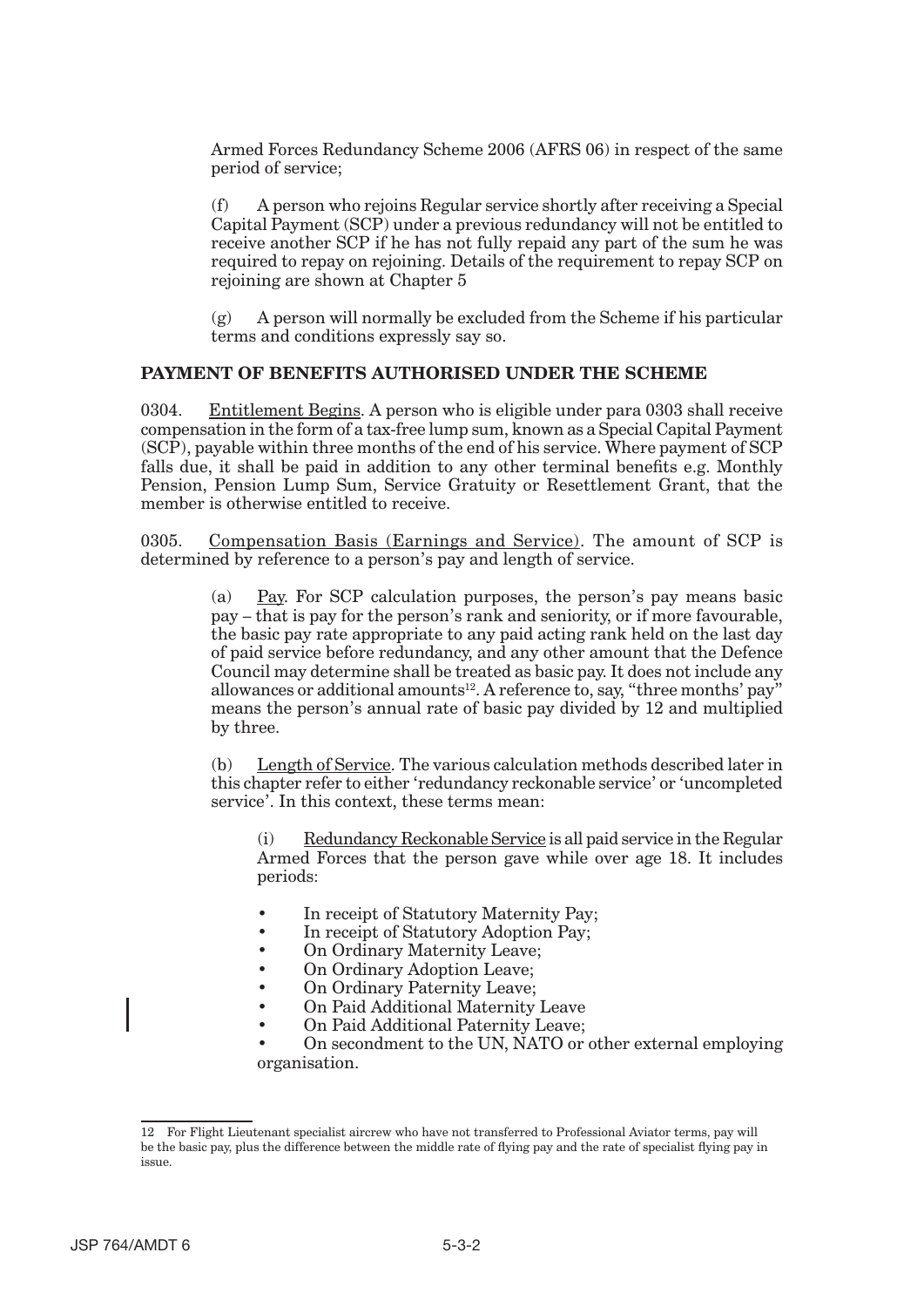It does not include unpaid Additional Maternity Leave, unpaid Additional Adoption Leave, unpaid Additional Paternity Leave or reckonable service for pension purposes that was transferred from another employer's pension scheme or a private pension plan, or purchased by way of Added Years. It also excludes previous service which is preserved in AFPS 75 i.e. previous service which has not been aggregated with current service for pension purposes and any period served on gratuity earning terms where the gratuity has been foregone or has not been repaid.

> (ii) "Uncompleted Service" is that part of the person's current Regular service commitment that he was not able to complete because of the redundancy.

0306. Measuring Redundancy Reckonable Service for SCP Purposes. Periods of redundancy reckonable service are measured in complete years and days and on the assumption that there are 365 days in a complete year. To determine the length of redundancy reckonable service, the days in excess of whole years are converted into years by dividing the number of days by 365 and calculating the result to four decimal places.

#### **EXAMPLE 1 – Calculation of Redundancy Reckonable Service**

- Soldier joined service at age 18 on 1 January 1997.
- He was made redundant on 12 May 2010.
- He had served from 1 January 1997 to 11 May 2010.
- The length of redundancy reckonable service is 13 years and 132 days.
- After converting the days into years, for SCP purposes, the length of reckonable redundancy service is 13.3616 years.

0307. Measuring Uncompleted Service for SCP Purposes. Periods of uncompleted service are to be measured in complete years and days and on the assumption that there are 365 days in a complete year. To determine the length of uncompleted service, the days in excess of whole years are converted into years by dividing the number of days by 365 and calculating the result to four decimal places.

#### **EXAMPLE 2 – Calculation of Uncompleted Service**

- Officer had commitment to serve until 31 December 2015.
- He was made redundant on 25 May 2010.
- His uncompleted service period is from 25 May 2010 to 31 December 2015.
- His uncompleted service is 5 years 220 days.
- After converting the days into years, for SCP purposes, the length of uncompleted service is 5.6027 years.

#### **CATEGORIES FOR CALCULATION OF SCP**

0308. Length of Commitment. Persons whose service is terminated will fall into one of two broad categories. These are those with:

- (a) Long Service Commitments (see para 0309), or
- (b) Short Service Commitments (see para 0310).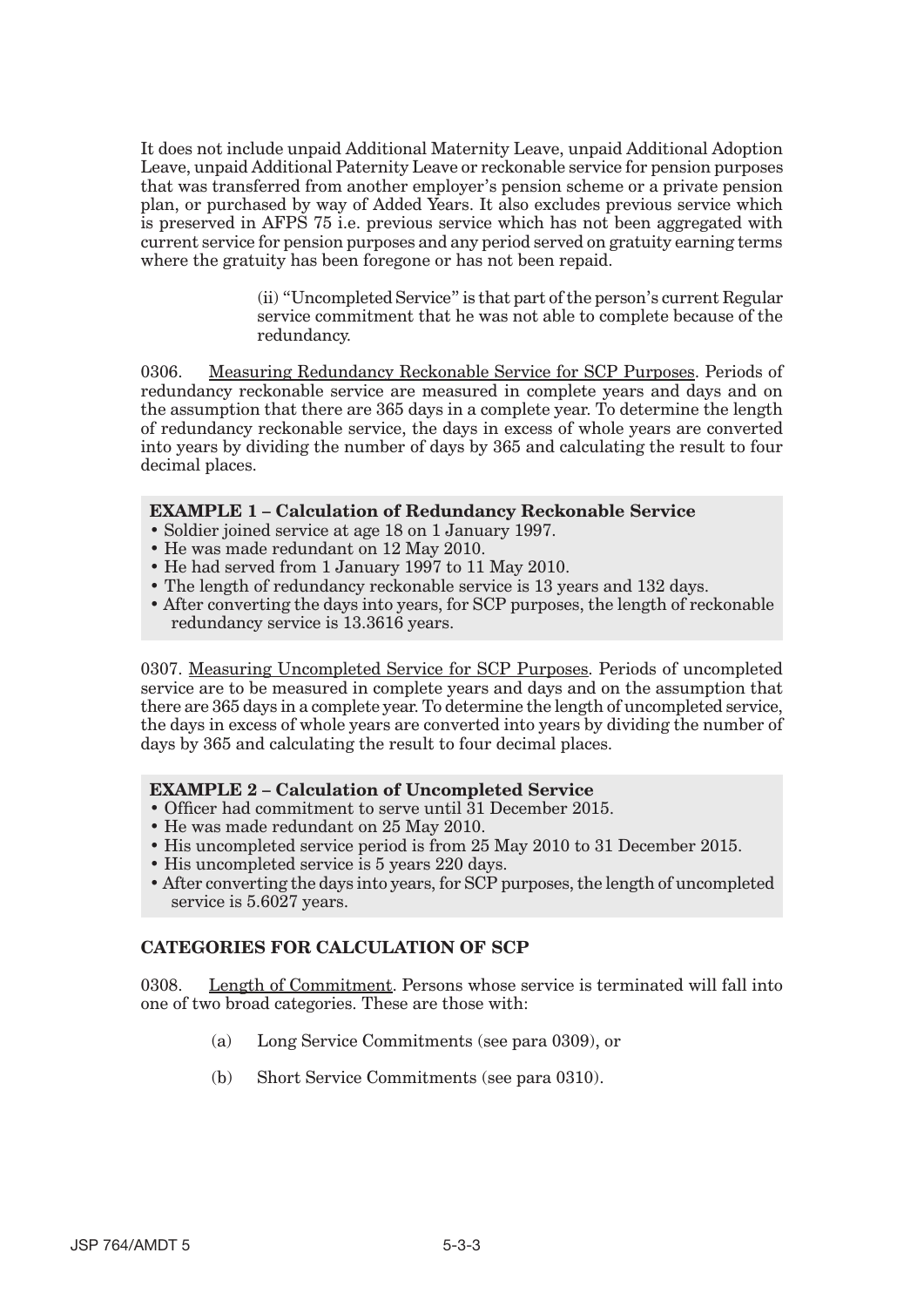0309. Long Service Commitments. In the context of redundancy, a Long Service Commitment means one that would have ended after 18 years' or more redundancy reckonable service from age 18 (all ranks) or, for Officers, after 16 years' or more redundancy reckonable service from age 21 if that point is reached earlier.

0310. Short Service Commitments. A Short Service Commitment is one that would have ended before the person had completed the minimum service needed to qualify for a Long Service Commitment (see para 0309).

#### **CALCULATION OF COMPENSATION - LONG SERVICE COMMITMENTS**

0311. Leaver with full AFPS 75 entitlement. Where a person who is eligible to receive a SCP had already accrued the maximum number of years' reckonable service for pension on leaving (34 years for Officers; 37 years for Other Ranks), the amount of SCP is limited to the equivalent of 6 months' pay or to the amount calculated using the method shown at para 0312 if that calculation produces a smaller lump sum.

0312. Officers with at least 16 years' service from age 21 or 18 years' service from age 18 and Other Ranks with at least 18 years' service from age 18. This paragraph applies where:

> (a) an eligible Officer is made redundant or directed under the DER scheme to retire early from a Long Service Commitment (see para 0309) having completed 16 years' or more redundancy reckonable service after reaching the age of 21 or 18 years' or more redundancy reckonable service from age 18, or

> (b) an eligible Other Rank is made redundant from a Long Service Commitment (see para 0309) having completed 18 years' or more redundancy reckonable service from age 18.

In both cases, subject to the limitation at para 0311, the person is entitled to a taxfree SCP of up to 9 months' pay based on the uncompleted portion of his commission or engagement. The maximum SCP of 9 months' pay will apply to those with 3 years or more of uncompleted service. For those whose uncompleted portion is less than 3 years, the sum varies as shown in the table below: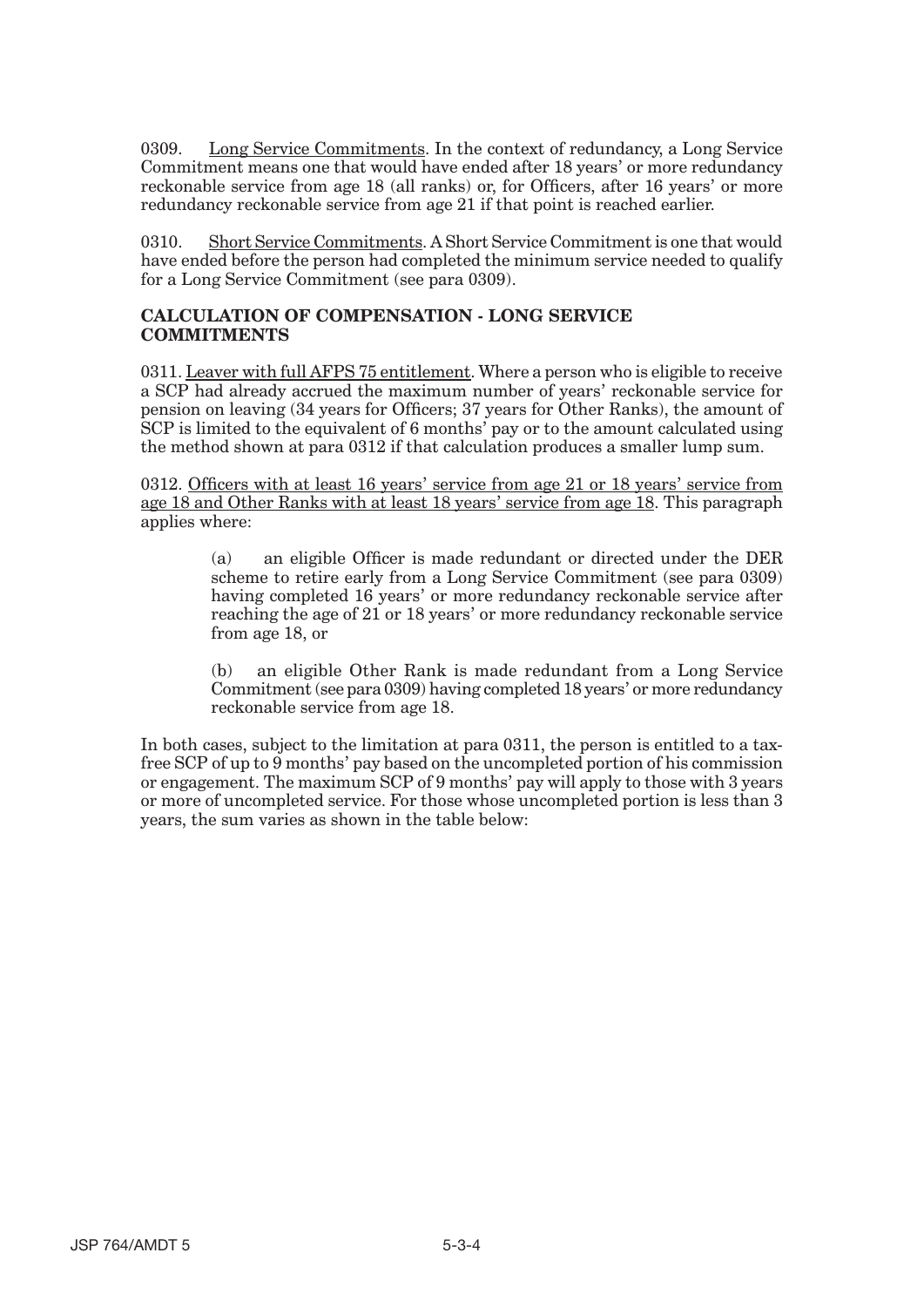| Uncompleted<br><b>Service</b> | <b>Special Capital Payment</b>                                                                                                           |
|-------------------------------|------------------------------------------------------------------------------------------------------------------------------------------|
| 3 years or more               | 9 months' pay                                                                                                                            |
| $ 2 \rangle$ years $*$        | 6 months' pay                                                                                                                            |
| $\frac{1}{2}$ year $*$        | 3 months' pay                                                                                                                            |
| Less than 1 year              | For periods of less than 1 year, each day will attract a<br>payment of 1/365th of the compensation for 1 year of<br>uncompleted service. |

\* The payments shown are for whole years of uncompleted service. Each further day of uncompleted service will attract a payment of 1/365th of the compensation for 1 year of uncompleted service.

To express days as years of uncompleted service, days are converted into years by dividing the number of days by 365 and calculating the result to four decimal places. For example, 2 years 220 days =  $2.6027$  uncompleted years; 312 days =  $0.8548$ uncompleted years. **SCP = 3 months' pay x No. of uncompleted years (up to a maximum of 9 months' pay)** 

#### **EXAMPLE 3**

Uncompleted service 3 years 153 days = 3.4192 years Basic annual pay £37,000 As uncompleted service is more than 3 years, SCP is 9 months' pay.  $\text{\pounds}37,000/12 \times 9 = \text{\pounds}27,750 \text{ SCP}$ 

#### **EXAMPLE 4**

Uncompleted service 0 year 226 days = 0.6198 years Basic annual pay £75,000 3 months' pay =  $\text{\pounds}75,000/4 = \text{\pounds}18,750$  $£75,000/4 \times 0.6198 = £11,621.25$  SCP

0313. Officers with less than 16 years' service from age 21 or 18 years' service from age 18 and Other Ranks with less than 18 years' service from age 18. This para applies where an Officer is made redundant from a Long Service Commitment, having completed less than 16 years' redundancy reckonable service from age 21 or 18 years redundancy reckonable service from age 18, or an Other Rank who has completed less than 18 years redundancy reckonable service from age 18. In such cases the amount of SCP is to be calculated as one-eighth of annual pay for each year of redundancy reckonable service.

#### **EXAMPLE 5**

Redundancy reckonable service 7.2082 years Basic annual pay £40,000 SCP is 1/8th of annual pay for each year of redundancy reckonable service.  $1/8 \times \text{\pounds}40,000 = \text{\pounds}5,000$ £5,000 X 7.2082 = **£36,041 SCP**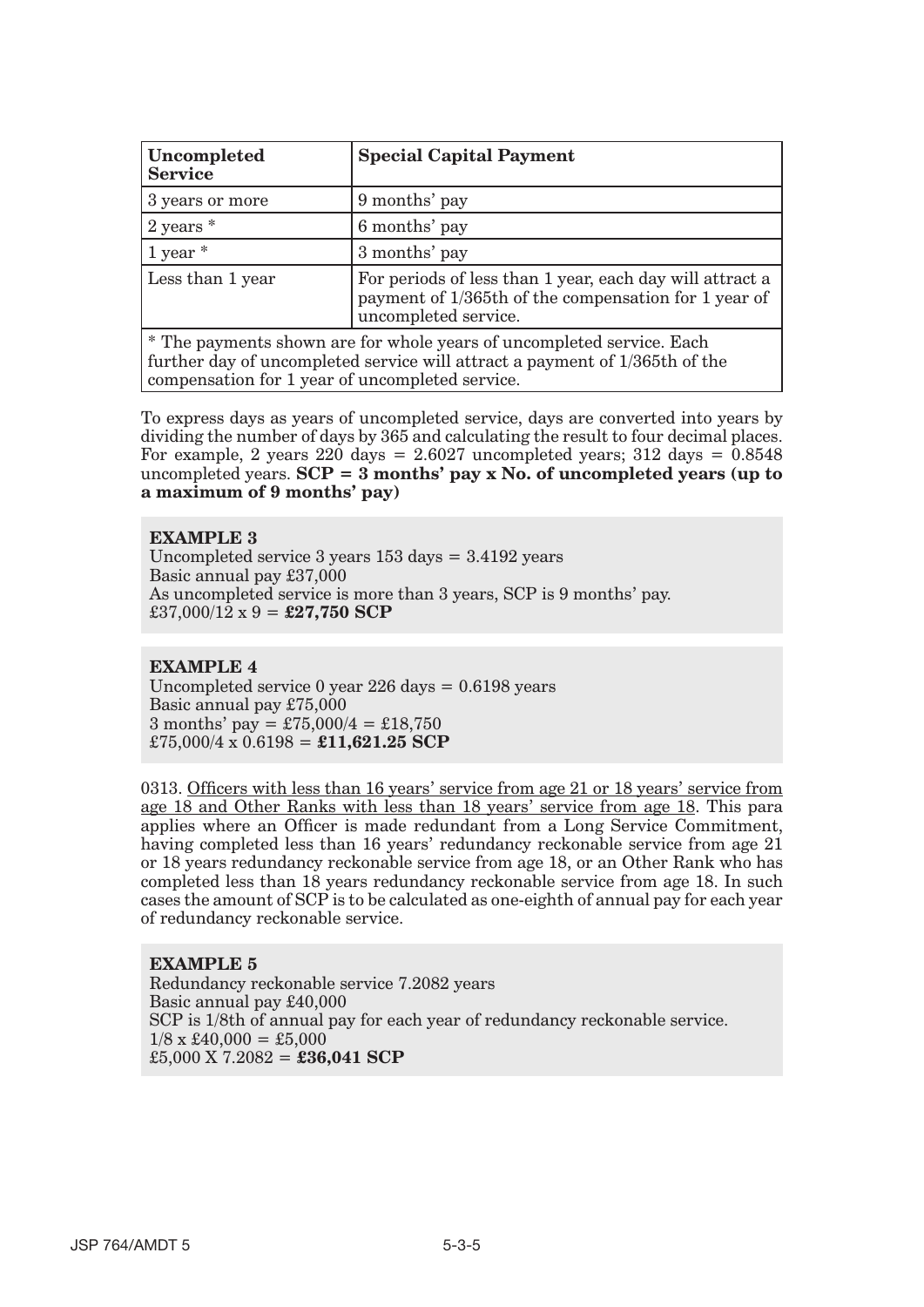#### **CALCULATION OF COMPENSATION - SHORT SERVICE COMMITMENTS**

0314. Eligibility. This para applies where a person of any rank, who is eligible under the terms of this Chapter, is made redundant before completing a short service commitment as defined at para 0310. In such cases the amount of SCP payable on redundancy is to be calculated as shown at para 0315.

0315. Calculation. Where para 0314 applies, the value of a SCP is to be calculated by finding the lower of:

> (a) one-eighth of annual pay for each year of redundancy reckonable service, or

(b) the sum of:

(1) one-eighth of annual pay for each year of uncompleted service, and

(2) one-eighth of annual pay.

#### **EXAMPLE 6**

Redundancy Reckonable Service 6 years 226 days (6.6192 years) Uncompleted Service 2 year 139 days (2.3808 years) Basic annual pay £31,000

(a)Redundancy Reckonable Service calculation =  $\pounds31,000/8 \times 6.6192 = \pounds25,649.40$ (b)Uncompleted Service calculation =  $(\text{\pounds}31,000/8 \times 2.3808) + \text{\pounds}31,000/8 = \text{\pounds}9,225.60$  $+ £3,875 = £13,100.60$ 

As (b) calculation is lower, SCP is **£13,100.60** 

#### **EXAMPLE 7**

Redundancy Reckonable Service 5 years 225 days (5.6164 years) Uncompleted Service 8 years 139 days (8.3808 years) Basic annual pay £40,000

(a)Redundancy Reckonable Service calculation =  $\text{\pounds}40,000/8 \times 5.6164 = \text{\pounds}28,082$ (b)Uncompleted service calculation =  $(\pounds 40,000/8 \times 8.3808) + \pounds 40,000/8 = \pounds 41,904$  $+ £5,000 = £46,904$ 

As (a) calculation is lower, SCP is **£28,082**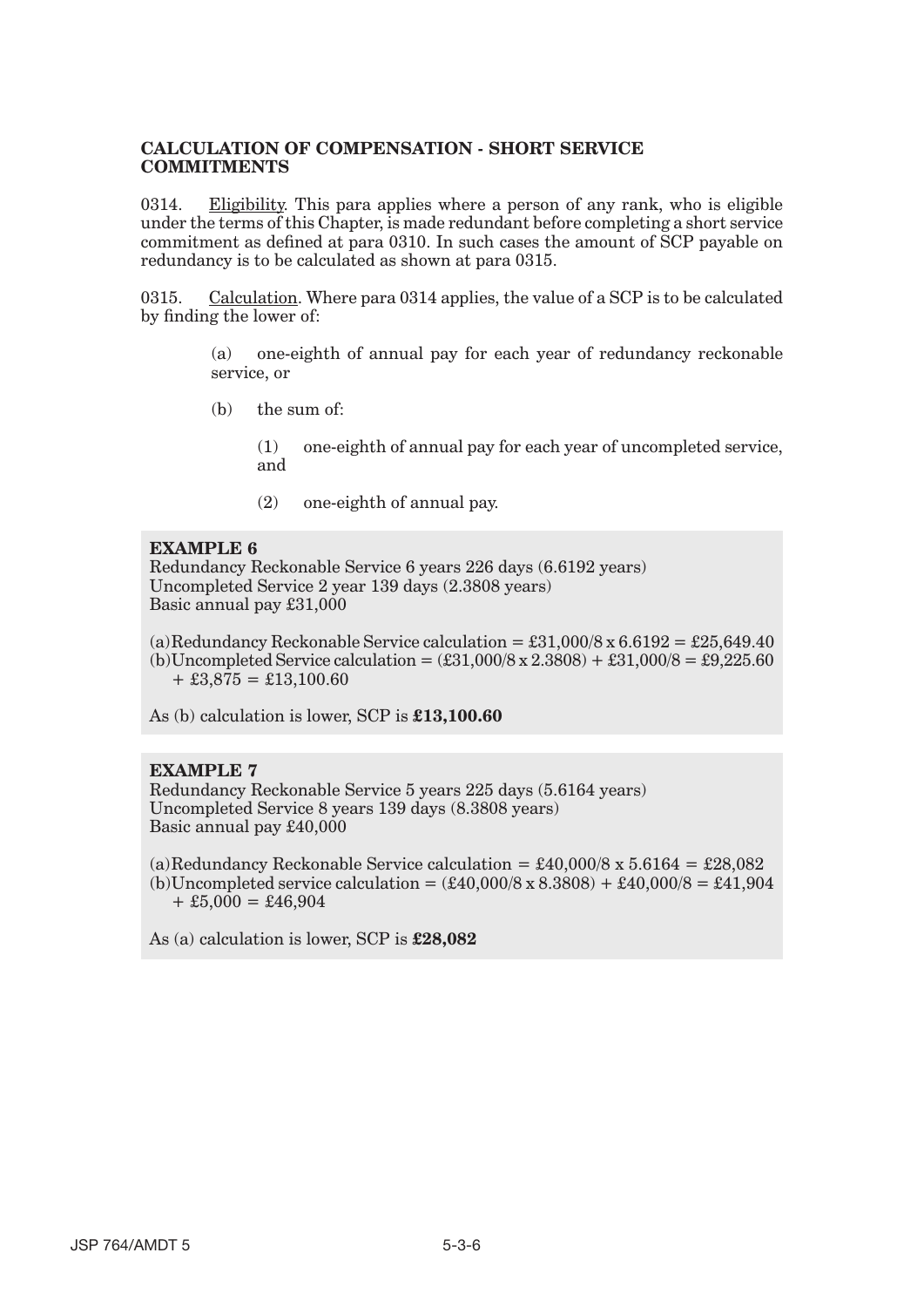### **EXAMPLE 8**

Redundancy Reckonable Service 7 years 61 days (7.0167 years) Uncompleted Service 276 days (0.7562 years) Basic annual pay £32,000

- (a) Redundancy Reckonable Service calculation =  $\text{\pounds}32,000/8 \times 7.0167 = \text{\pounds}28,086.68$
- (b) Uncompleted service calculation =  $(\text{\pounds}32,000/8 \times 0.7562) + \text{\pounds}32,000/8 = \text{\pounds}3,024.80$  $+ \pounds4,000 = \pounds7,024.80$

As (b) calculation is lower, SCP is **£7,024.80** 

0316. Reserved

#### **PENSIONS AND TERMINAL BENEFITS AVAILABLE ON REDUNDANCY**

0317. Immediate Pension. On being made redundant, or directed to retire early under the DER scheme, a person will be entitled to either an Immediate Pension (monthly pension and pension lump sum) on discharge or a Preserved Pension (monthly pension and pension lump sum) at age 60/65, depending on whether he has completed sufficient qualifying service to reach his Immediate Pension point. For Officers, this is 16 years' qualifying service from age 21 or 18 years' qualifying service from age 18, and for Other Ranks, 18 years' qualifying service from age 18. The pensions are paid under AFPS 75. The relevant rules are set out in the single Service prerogative instruments:

> (a) The Naval and Marine (Armed Forces Pension Scheme 1975 and Attributable Benefits Scheme) (Amendment) Order 2010;

> (b) The Army Pensions (Armed Forces Pension Scheme 1975 and Attributable Benefits Scheme) (Amendment) Warrant 2010;

> (c) The Air Force (Armed Forces Pension Scheme 1975 and Attributable Benefits Scheme) (Amendment) Order 2010.

Details of how an IP is calculated where the member qualifies for an IP under this rule, but does not have 16 years' or more reckonable service (Officers) or 22 years' or more reckonable service (Other Ranks), are explained at paras 0319 and 0320.

0318. Resettlement Grant. A Resettlement Grant, authorised under The Armed Forces Resettlement Grants Scheme 2010, may be payable in addition to a SCP. See Part 5 of the Armed Forces (Redundancy, Resettlement and Gratuity Earnings Schemes) (No. 2) Order 201013.

0319. Calculating Immediate Pension (IP) (Officers). If an Officer is entitled to receive an IP under the rules of Para 0317, but does not have 16 years' or more reckonable service, his pension is to be calculated using a pro-rata rate of the 16-year Rate for Retired Pay on Compulsory Retirement in issue on the day following his last day of reckonable service.

<sup>13</sup> Statutory Instrument 2010 No. 832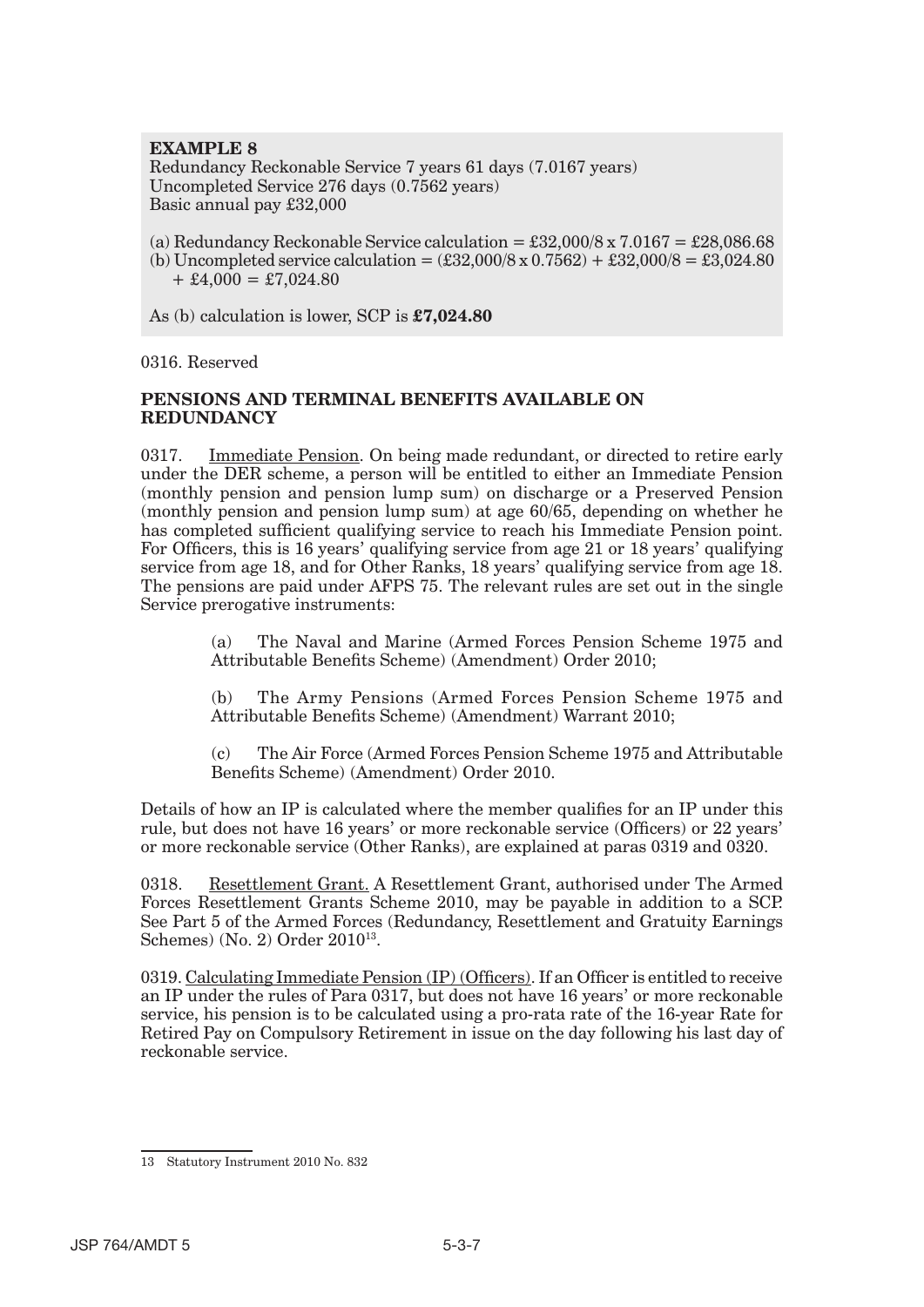#### **EXAMPLE 9 – Calculation of Pension at Pro Rata Rates (Officers)**

- Flt Lt with 18 years' qualifying service from age 18
- Includes 15 years' reckonable service for pension from age 21
- Officer will receive 15/16th of the 16-year rate for his rank

If the 16-year Rate for Retired Pay on compulsory retirement is £10,866 pa, then his pension will be £10,866 x 15/16 = **£10,186.88 pa**.

He would also receive a Pension Lump Sum of three times his annual rate of pension = £10,186.88 x 3 = **£30,560.64** 

0320. Calculating Immediate Pension (IP) (Other Ranks). If an Other Rank is entitled to receive an IP but does not have 22 years' or more reckonable service, his pension is to be calculated using a pro-rata rate of the 22-year Standard Rate of Service Pension for Other Ranks in issue on the day following his last day of reckonable service.

#### **EXAMPLE 10 – Calculation of Pension at Pro Rata Rates (Other Ranks)**

- Petty Officer with 20 years' qualifying service from age 18
- Includes 20 years' reckonable service for pension from age 18
- He will receive 20/22nd of the 22-year rate for his rank

If the 22-year Standard Rate of Service Pension for Other Ranks is £9,094 pa, then his pension will be £9,094 x 20/22 = **£8,258.18 pa**.

He would also receive a Pension Lump Sum of three times his annual rate of pension = £8,258.18 x 3 = **£24,774.54**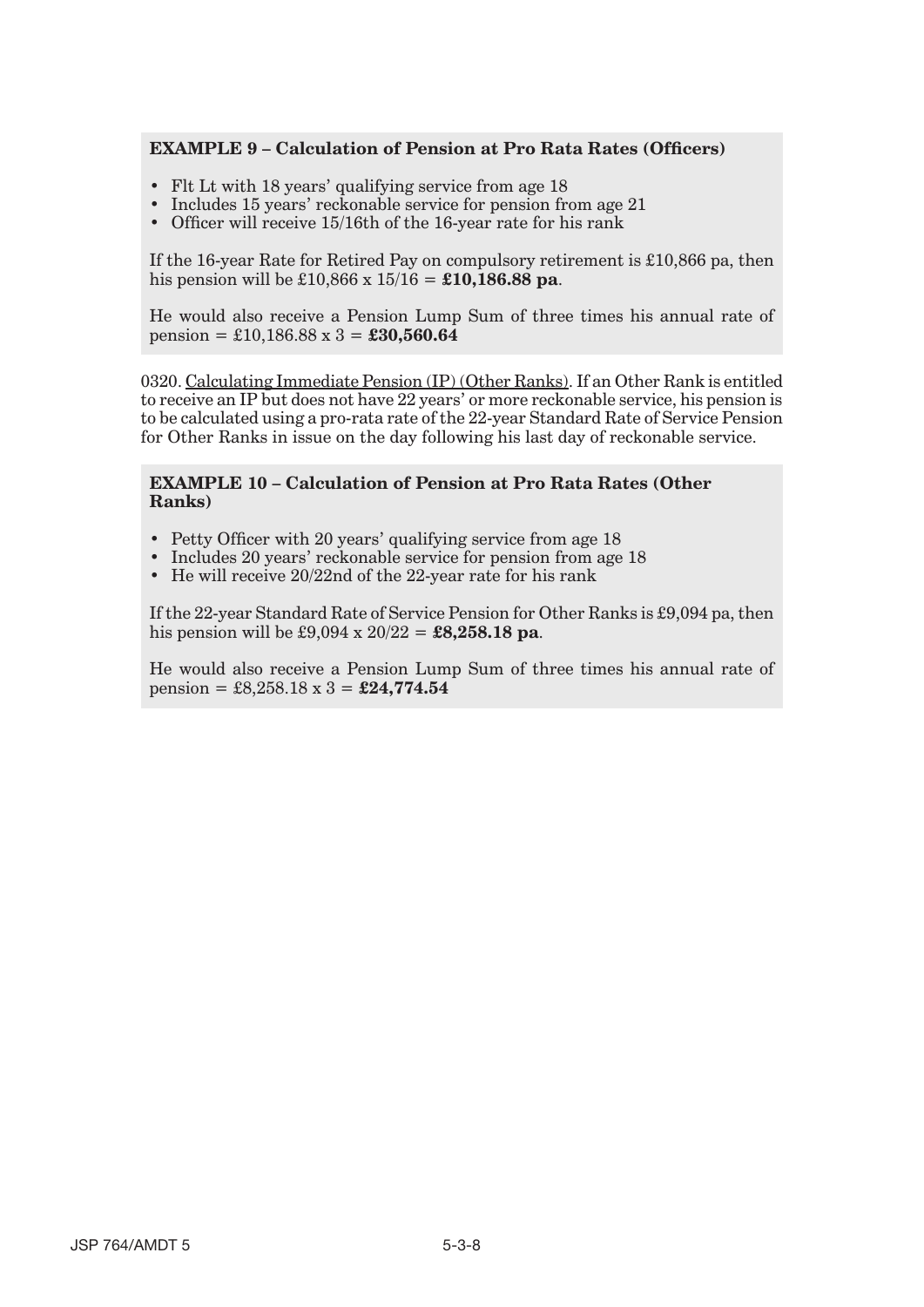## **Chapter 4**

## **ARMED FORCES REDUNDANCY SCHEME 2010 – LEAVERS ON OR AFTER 1 JANUARY 2016**

#### **INTRODUCTION**

0401. This chapter applies to those who are eligible for compensation under the Armed Forces Redundancy Scheme 2010 (AFRS 2010) and who leave service on or after 1 January 2016. For the rules on eligibility, see para 0303.

0402. For details of benefits authorised under the scheme, and how they are calculated, see Chapter 3. With the exception of para 0312, all other paragraphs in Chapter 3 apply to those who leave service on or after 1 January 2016.

Note: Whilst this guidance remains in place for *full protection members*, following the introduction of AFPS 15 on 1st April 2015, for *transition members* who move across to AFPS15 a new scheme will be introduced in 2016. Details will be published once introduced.

#### **CALCULATION OF COMPENSATION - LONG SERVICE COMMITMENTS**

0403. Officers with at least 16 years' service from age 21 or 18 years' service from age 18 and Other Ranks with at least 18 years' service from age 18. This paragraph applies where:

> (a) an eligible Officer is made redundant or directed under the DER scheme to retire early from a Long Service Commitment having completed 16 years' or more redundancy reckonable service after reaching the age of 21 or 18 years' or more redundancy reckonable service from age 18, or

> (b) an eligible Other Rank is made redundant from a Long Service Commitment having completed 18 years' or more redundancy reckonable service from age 18.

In both cases, the amount of SCP is:

(c) Uncompleted Service – At least 1 year. If the period of uncompleted service is 1 year or more, the SCP is equal to the maximum payment of 3 months' pay.

(d) Uncompleted Service – Less than 1 year. If the period of uncompleted service is less than 1 year, each day will attract a payment of 1/365th of the compensation for 1 year of uncompleted service (3 months' pay). To express days as years of uncompleted service, days are converted into years by dividing the number of days by 365 and calculating the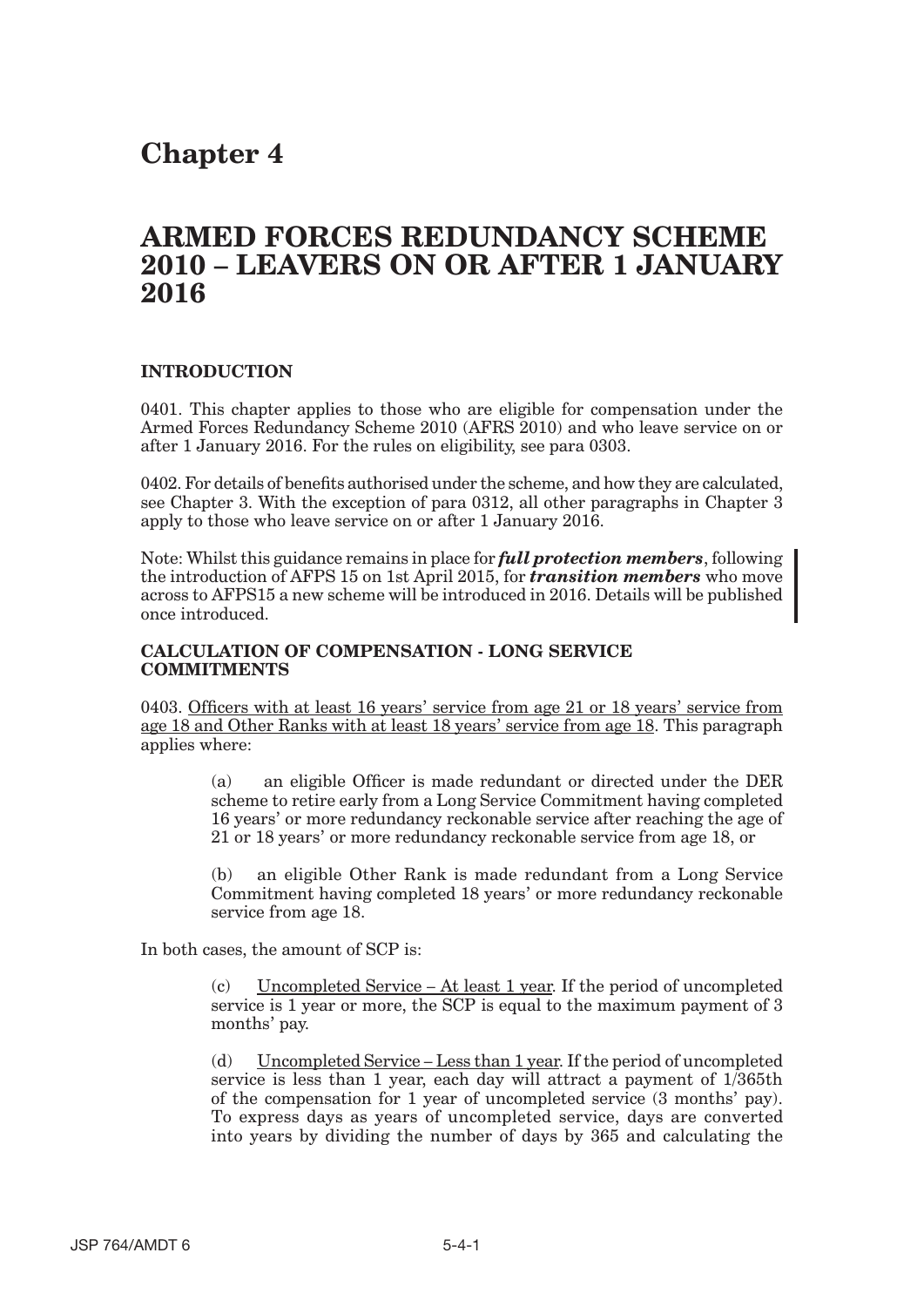result to four decimal places. For example, 222 days equals 0.6082 years. **SCP = 3 months' pay x 0.6082**.

## **EXAMPLE 1**

Uncompleted service 3 years 95 days = 3.0767 years Basic annual pay £38,000 As uncompleted service is more than 1 year, SCP is 3 months' pay. £38,000/12 x 3 = **£9,500 SCP** 

#### **EXAMPLE 2**

Uncompleted service 0 year 184 days = 0.5041 years Basic annual pay £74,000  $\text{\pounds}74,000/4 \times 0.5041 = \text{\pounds}9325.85 \text{ SCP}$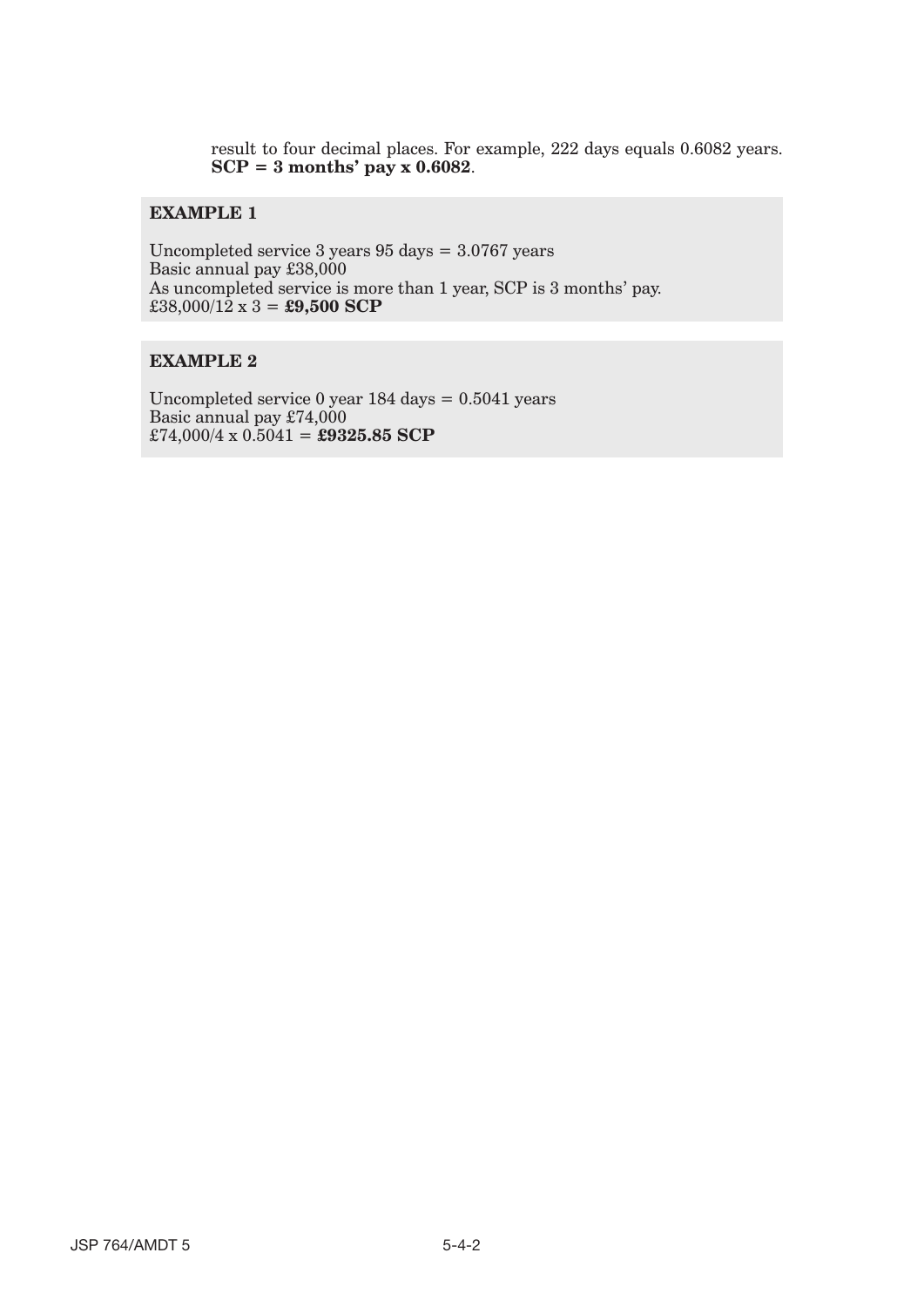# **Chapter 5**

## **REPAYMENT OF COMPENSATION ON REJOINING REGULAR SERVICE, ENTERING RESERVE SERVICE ON A FTRS OR ADC COMMITMENT OR ON TAKING UP CERTAIN APPOINTMENTS IN THE PUBLIC SERVICE**

### **PURPOSE**

0501. This chapter applies to a person who received compensation under AFRS 2010 or AFRS 06 and subsequently:

- rejoins the Regular Armed Forces;
- • enters Full-Time Reserve Service (FTRS) under the terms of section 24 of the Reserve Forces Act 1996 (RFA 96);
- • enters part-time Reserve Service on an Additional Duties Commitment (ADC) under the terms of section 25 of the RFA 96, or
- takes up a Public Service appointment that is reserved for a former member of the Armed Forces.

0502. A person to whom this chapter applies may be required to repay some or all of his redundancy compensation depending on the length of his break in service.

### **EXEMPTED PERSONS AND SERVICE**

0503. This chapter does not apply to a person who enters or re-enters paid service under any of the following circumstances:

> (a) Compulsory Recall. This is where a former Regular serviceman is recalled to permanent service under either Part 7 of the RFA 96, or a similar provision in the Reserve Forces Act 1980 (RFA 80).

> (b) Compulsory Call-out. This is where the person is called-out to permanent service as a member of the Reserve Forces under the terms of Parts 4, 5 or 6 of the RFA 96, or a similar provision in the RFA 80.

(c) Reserve Service Training. This is where a person gives further paid service - of less than 90 days duration within any period of 12 months - as  $\parallel$ a member of the Reserve Forces for the purposes of obligatory or voluntary training and other duties under sections 22 or 27 of the RFA 96.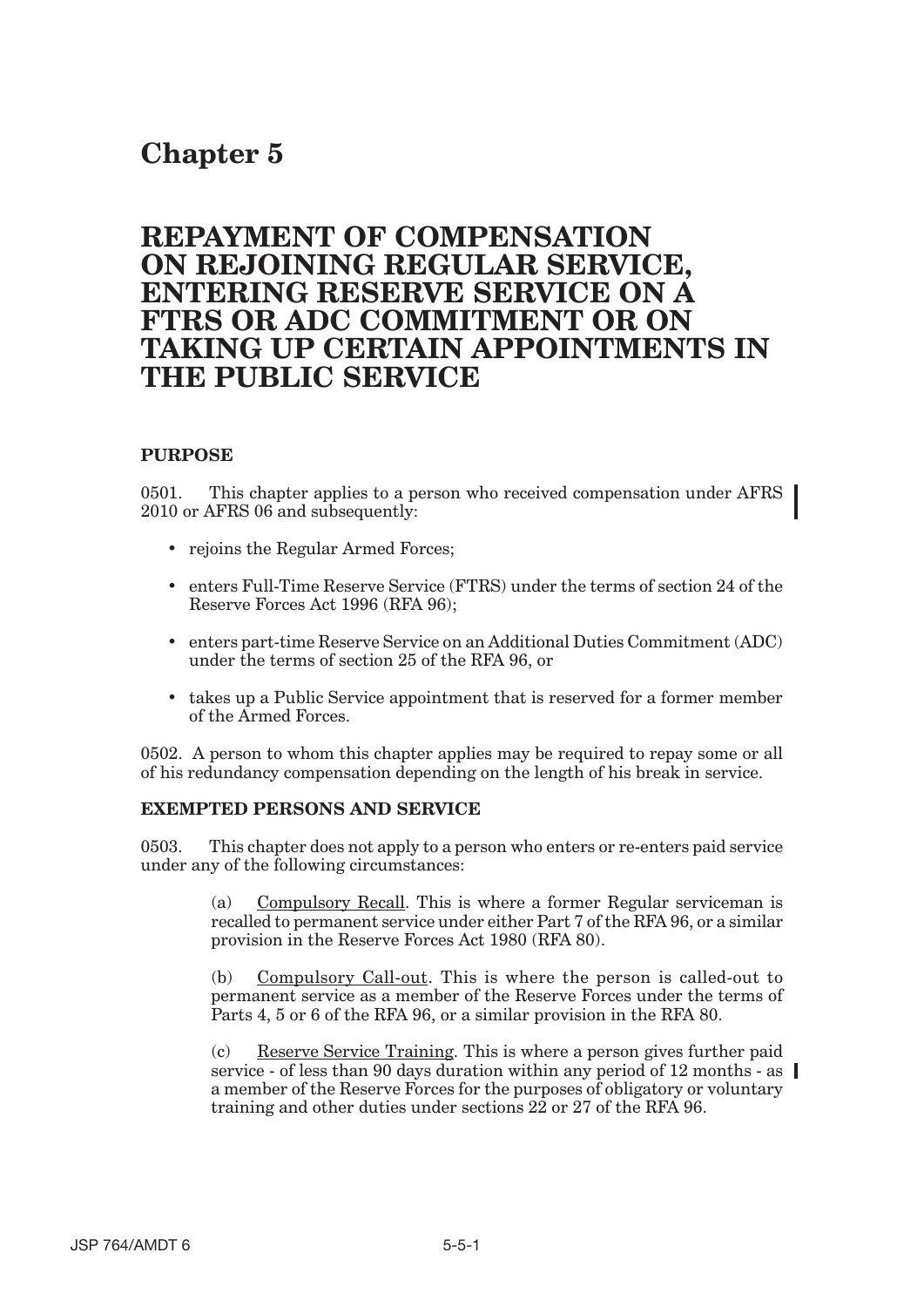(d) Open Competition Recruitment Terms. This is where a person joins the Home Civil Service or Her Majesty's Diplomatic Service on open competition terms. In such cases there shall be no requirement to repay compensation that was paid out under either of the Armed Forces Redundancy Schemes. This repayment exemption applies even where such an appointment is in a Military Support Function (MSF)14 grade.

#### **REPAYMENT OF COMPENSATION PAID UNDER AFRS 06 AND AFRS 2010 RULES**

0504. Repayment of CLS or SCP. A person to whom this chapter applies may be required to repay a "relevant fraction" (explained at para 0507) of the compensation he was paid on termination of service, depending on the length of his service break (explained at para 0505) and the length of the "relevant period" (explained at para 0506). The repayment must be made at the start of the new service.

0505. Service Break. This is the person's actual break in service, to be measured:

- from the day following the last day of his previous paid service,
- to the day immediately before the start date of the new paid service.

0506. Relevant Period. The length of the relevant period is to be calculated by applying the following formula:

#### P x 365 days FRE or AP

where:

**P** is the amount of the lump sum paid on termination of service, and **FRE** is the person's final relevant earnings (AFRS 06) used on termination of service for the purpose of calculating **P**, and

**AP** is the person's annual rate of basic pay (AFRS 2010) used on termination of service for the purpose of calculating **P**.

Where the person's service break is shorter than the relevant period, he is required to repay a relevant fraction of his compensation.

#### **EXAMPLE 1 - Identifying the Relevant Period**

(1) Scenario. A person left service on *AFRS 06* redundancy terms.

- His final relevant earnings (FRE) were £35,000.
- The CLS he received on redundancy was £70,000 (P).
- He returned to service after a service break (SB) of 18 months (**548 days**)

(2) Relevant Period (RP) is therefore:

P x 365 days – substituting figures - 70,000 x 365 days = **730 days FRE** 35,000

(3) Outcome. Because he returned to service after 548 days, which is within the relevant period of 730 days, he must repay a relevant fraction of his CLS. See para 0507.

<sup>14</sup> MSF posts are recruited using open competition procedures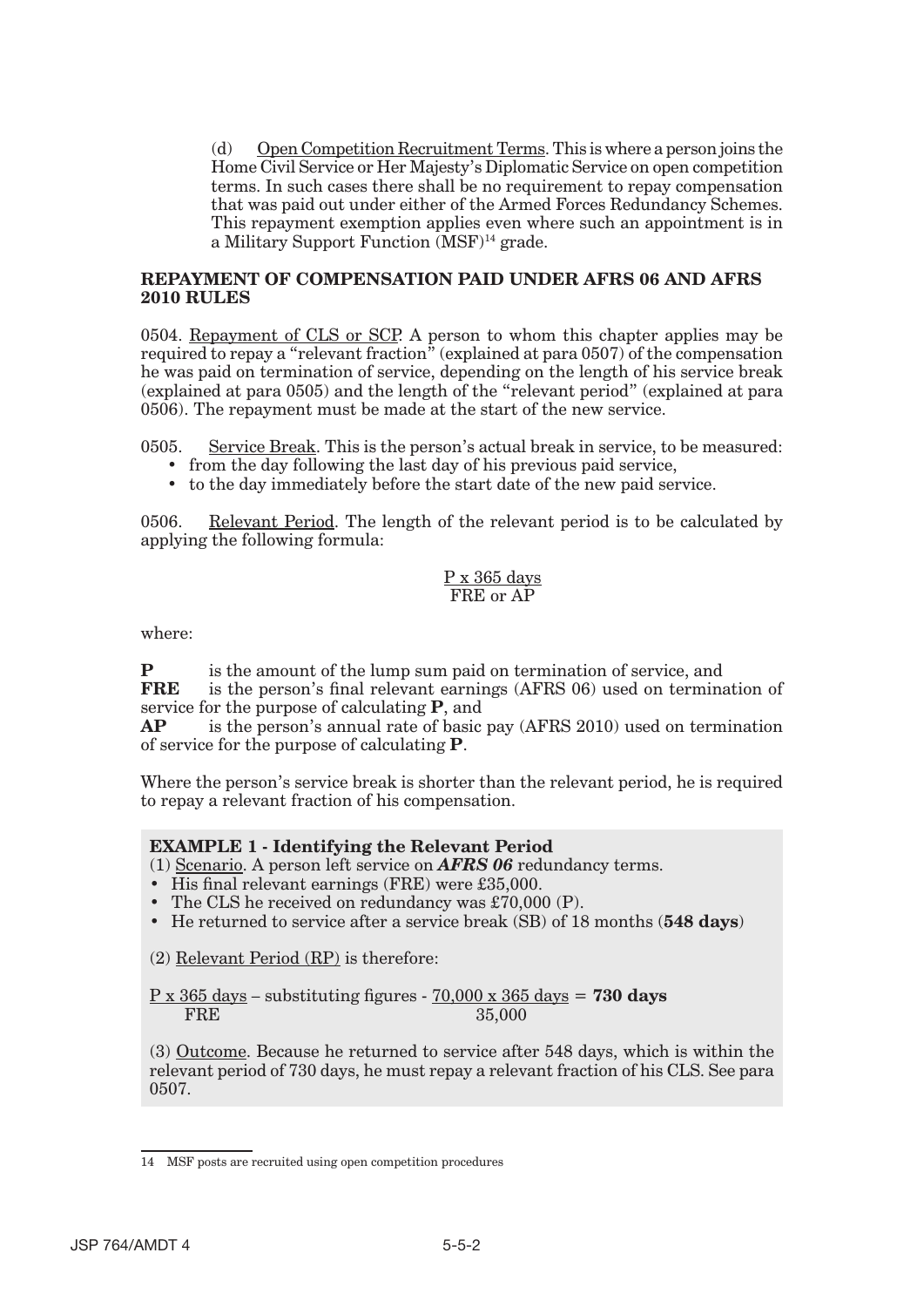0507. Relevant Fraction. The relevant fraction is that part of a CLS or SCP that must be repaid when a person to whom this chapter applies enters or re-enters service. The relevant fraction is to be calculated using the following formula:

$$
Relevant Fraction = \frac{RP - SB}{RP}
$$

where:

RP is the number of days in the relevant period, and

SB is the number of days in the service break.

#### **EXAMPLE 2 – Calculating the Relevant Fraction**

(1) Scenario. Using the same detail as Example 1.<br>•  $\mathbf{RP}$  - The Relevant Period is 730 days

- **RP** The Relevant Period is
- **SB** The Service Break was 548 days<br>• **P** The original CLS payment was £70,000
- **P** The original CLS payment was

(2) Relevant Fraction. The relevant fraction (of the CLS) is:

 $RP - SB = 730 - 548 = 0.2493$  (to 4 decimal places) RP 730

(3) Calculating the Refund. The sum that the person must repay is  $P x$  the relevant fraction.

 $£70,000 \times 0.2493 = £17,451.00.$